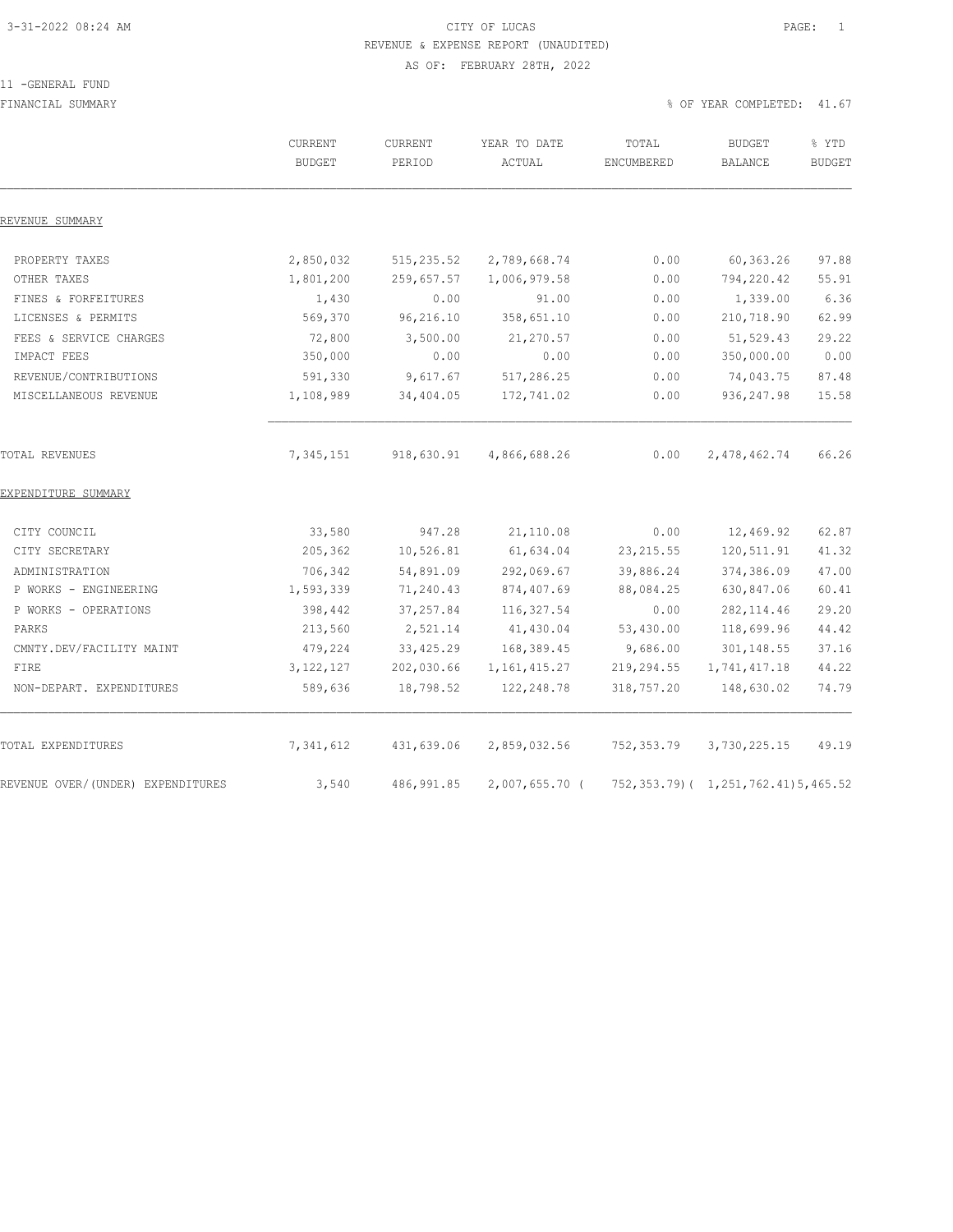### 3-31-2022 08:24 AM CITY OF LUCAS PAGE: 2 REVENUE & EXPENSE REPORT (UNAUDITED)

#### AS OF: FEBRUARY 28TH, 2022

11 -GENERAL FUND

| <b>REVENUES</b>     |                                     | CURRENT<br><b>BUDGET</b> | CURRENT<br>PERIOD | YEAR TO DATE<br>ACTUAL | TOTAL<br>ENCUMBERED | <b>BUDGET</b><br>BALANCE | % YTD<br><b>BUDGET</b> |
|---------------------|-------------------------------------|--------------------------|-------------------|------------------------|---------------------|--------------------------|------------------------|
|                     |                                     |                          |                   |                        |                     |                          |                        |
| PROPERTY TAXES      |                                     |                          |                   |                        |                     |                          |                        |
| $11 - 4011$         | PROPERTY TAXES                      | 2,835,032                | 512,175.77        | 2,782,999.27           | 0.00                | 52,032.73                | 98.16                  |
| 11-4012             | PROPERTY TAXES-DELINQUENT           | 5,000                    | 964.47            | 3,218.99               | 0.00                | 1,781.01                 | 64.38                  |
| $11 - 4015$         | PROPERTY TAXES-P&I                  | 10,000                   | 2,095.28          | 3,450.48               | 0.00                | 6,549.52                 | 34.50                  |
|                     | TOTAL PROPERTY TAXES                | 2,850,032                | 515, 235.52       | 2,789,668.74           | 0.00                | 60,363.26                | 97.88                  |
| OTHER TAXES         |                                     |                          |                   |                        |                     |                          |                        |
| $11 - 4101$         | SALES TAX                           | 960,000                  | 115,868.78        | 520,889.55             | 0.00                | 439,110.45               | 54.26                  |
|                     | 11-4101.100 SALES TAX REV - STREETS | 450,000                  | 58,108.37         | 261,226.90             | 0.00                | 188,773.10               | 58.05                  |
| $11 - 4102$         | FRANCHISE-ELECTRICAL                | 330,000                  | 68,168.39         | 194,038.98             | 0.00                | 135,961.02               | 58.80                  |
| $11 - 4103$         | FRANCHISE/ROW-TELEPHONE             | $\circ$                  | 82.98             | 175.01                 | $0.00$ (            | 175.01)                  | 0.00                   |
| $11 - 4104$         | FRANCHISE-CABLE TELEVISION          | 28,000                   | 5,203.20          | 11,948.77              | 0.00                | 16,051.23                | 42.67                  |
| $11 - 4105$         | FRANCHISE-GAS                       | 30,000                   | 12,225.85         | 17,438.45              | 0.00                | 12,561.55                | 58.13                  |
| $11 - 4106$         | FRANCHISE CABLE - PEG FEES          | 3,200                    | 0.00              | 1,261.92               | 0.00                | 1,938.08                 | 39.44                  |
| TOTAL OTHER TAXES   |                                     | 1,801,200                | 259,657.57        | 1,006,979.58           | 0.00                | 794,220.42               | 55.91                  |
| FINES & FORFEITURES |                                     |                          |                   |                        |                     |                          |                        |
| $11 - 4202$         | COURT TECHNOLOGY FUND               | 20                       | 0.00              | 4.00                   | 0.00                | 16.00                    | 20.00                  |
| $11 - 4203$         | COURT SECURITY FUND                 | 15                       | 0.00              | 4.90                   | 0.00                | 10.10                    | 32.67                  |
| $11 - 4204$         | COURT COST-CITY                     | 20                       | 0.00              | 5.00                   | 0.00                | 15.00                    | 25.00                  |
| $11 - 4205$         | FINES                               | 1,160                    | 0.00              | 10.00                  | 0.00                | 1,150.00                 | 0.86                   |
| $11 - 4206$         | COURT COST-STATE                    | 160                      | 0.00              | 62.00                  | 0.00                | 98.00                    | 38.75                  |
| $11 - 4208$         | STATE JURY FEE                      | 20                       | 0.00              | 0.00                   | 0.00                | 20.00                    | 0.00                   |
| 11-4212             | JUDICIAL FEES-STATE                 | 25                       | 0.00              | 0.00                   | 0.00                | 25.00                    | 0.00                   |
| $11 - 4213$         | JUDICIAL FEES-CITY                  | $\overline{c}$           | 0.00              | 0.00                   | 0.00                | 2.00                     | 0.00                   |
| $11 - 4218$         | INDIGENT DEFENSE FEE                | 8                        | 0.00              | 0.00                   | 0.00                | 8.00                     | 0.00                   |
| $11 - 4220$         | OTHER COURT FINES & FEES            | $\overline{0}$           | 0.00              | 5.10                   | 0.00                | 5.10                     | 0.00                   |
|                     | TOTAL FINES & FORFEITURES           | 1,430                    | 0.00              | 91.00                  | 0.00                | 1,339.00                 | 6.36                   |
| LICENSES & PERMITS  |                                     |                          |                   |                        |                     |                          |                        |
| $11 - 4301$         | CONTRACTOR REGISTRATION             | 20,000                   | 1,350.00          | 6,975.00               | 0.00                | 13,025.00                | 34.88                  |
| $11 - 4361$         | ZONING REQUEST                      | 1,200                    | 0.00              | 0.00                   | 0.00                | 1,200.00                 | 0.00                   |
| $11 - 4362$         | SPECIFIC USE PERMITS                | 1,350                    | 0.00              | 450.00                 | 0.00                | 900.00                   | 33.33                  |
| $11 - 4363$         | VARIANCE REQUEST                    | 900                      | 450.00            | 900.00                 | 0.00                | 0.00                     | 100.00                 |
| $11 - 4365$         | PERMITS-RESIDENTIAL                 | 380,000                  | 70,791.20         | 245,791.80             | 0.00                | 134,208.20               | 64.68                  |
| $11 - 4367$         | BUILDING PERMITS-ACCESSORY          | 20,000                   | 1,718.10          | 10,345.25              | 0.00                | 9,654.75                 | 51.73                  |
| $11 - 4368$         | BUILDING PERMITS-SFR                | 7,500                    | 350.00            | 6,223.85               | 0.00                | 1,276.15                 | 82.98                  |
| $11 - 4369$         | PERMITS-COMMERCIAL                  | 20,000                   | 2,235.20          | 16,885.60              | 0.00                | 3,114.40                 | 84.43                  |
| 11-4371             | ELECTRICAL PERMITS                  | 2,200                    | 700.00            | 3,700.00               | $0.00$ (            | 1,500.00)                | 168.18                 |
| $11 - 4372$         | PLUMBING PERMITS                    | 5,000                    | 420.00            | 3,080.00               | 0.00                | 1,920.00                 | 61.60                  |
| 11-4373             | HEATING & A/C PERMITS               | 1,200                    | 60.00             | 720.00                 | 0.00                | 480.00                   | 60.00                  |
| $11 - 4374$         | FENCE PERMITS                       | 6,000                    | 225.00            | 1,650.00               | 0.00                | 4,350.00                 | 27.50                  |
| $11 - 4375$         | SWIMMING POOL PERMITS               | 25,000                   | 2,800.00          | 10,075.00              | 0.00                | 14,925.00                | 40.30                  |
| $11 - 4376$         | WEIGHT LIMIT PERMITS                | 60,000                   | 11,800.00         | 41,100.00              | 0.00                | 18,900.00                | 68.50                  |
| 11-4377             | ROOF PERMITS                        | $\mathbb O$              | 120.00            | 300.00                 | $0.00$ (            | 300.00                   | 0.00                   |
| 11-4378             | SPRINKLER SYST PERMITS              | 1,000                    | 525.00            | 2,325.00               | $0.00$ (            | 1,325.00                 | 232.50                 |
| $11 - 4379$         | DRIVEWAY PERMIT                     | 1,000                    | 120.00            | 540.00                 | 0.00                | 460.00                   | 54.00                  |
| 11-4380             | SIGN PERMIT                         | 2,000                    | 0.00              | 410.00                 | 0.00                | 1,590.00                 | 20.50                  |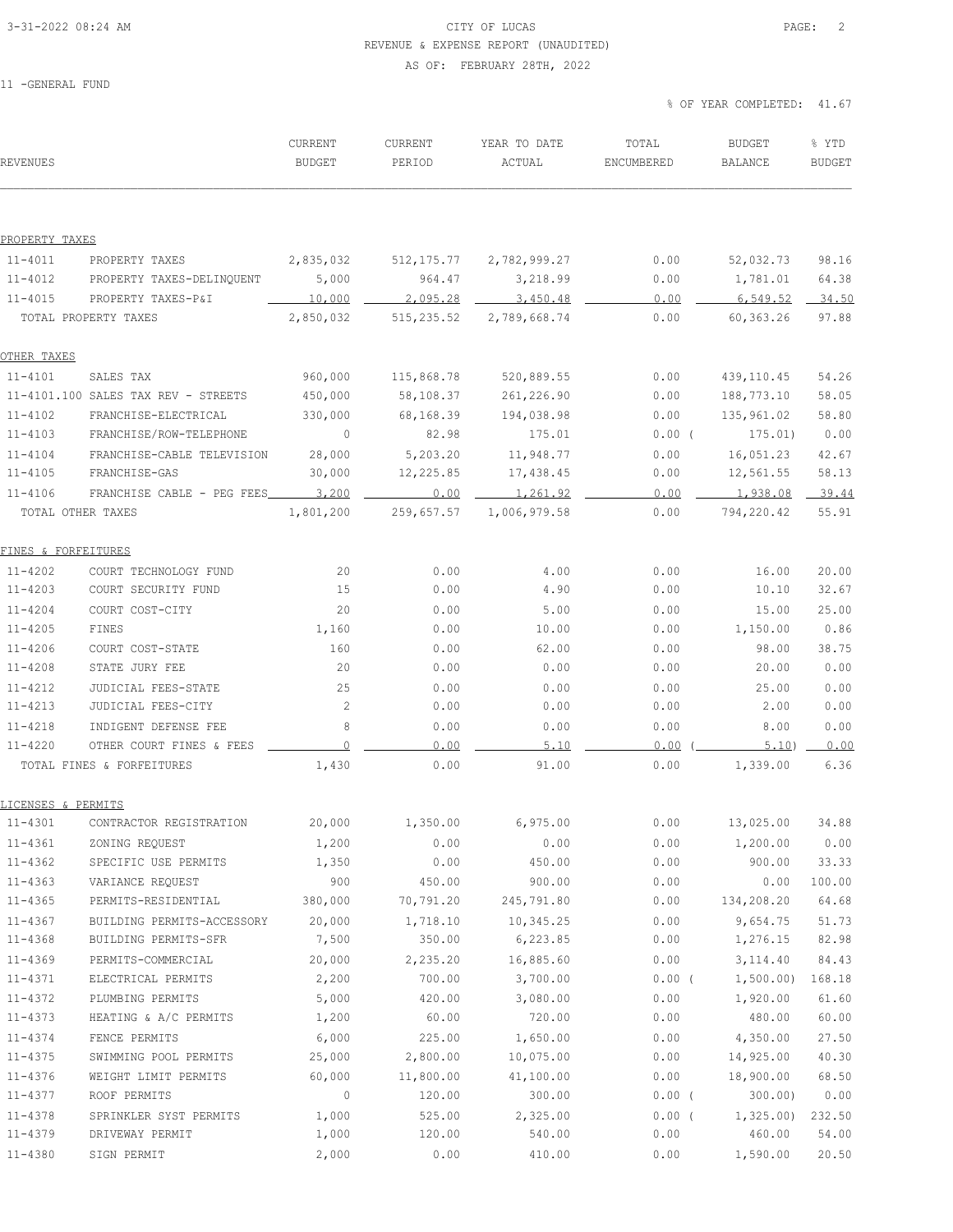### 3-31-2022 08:24 AM CITY OF LUCAS PAGE: 3 REVENUE & EXPENSE REPORT (UNAUDITED)

AS OF: FEBRUARY 28TH, 2022

11 -GENERAL FUND

| REVENUES                     |                                    | CURRENT<br><b>BUDGET</b> | CURRENT<br>PERIOD | YEAR TO DATE<br>ACTUAL | TOTAL<br>ENCUMBERED | <b>BUDGET</b><br>BALANCE | % YTD<br><b>BUDGET</b> |
|------------------------------|------------------------------------|--------------------------|-------------------|------------------------|---------------------|--------------------------|------------------------|
| $11 - 4382$                  | STORM WATER MGMT PERMIT            | 6,500                    | 1,801.60          | 5,469.60               | 0.00                | 1,030.40                 | 84.15                  |
| 11-4384                      | SOLICITATION PERMIT                | 120                      | 0.00              | 0.00                   | 0.00                | 120.00                   | 0.00                   |
| $11 - 4390$                  | PLANNED DEVELOPMENT                | $\circ$                  | 750.00            | 750.00                 | 0.00(               | 750.00                   | 0.00                   |
| $11 - 4395$                  | HEALTH SERVICES PERMITS            | 7,200                    | 0.00              | 0.00                   | 0.00                | 7,200.00                 | 0.00                   |
| $11 - 4398$                  | MISC LICENSES & PERMITS            | 1,200                    | 0.00              | 960.00                 | 0.00                | 240.00                   | 80.00                  |
|                              | TOTAL LICENSES & PERMITS           | 569,370                  | 96,216.10         | 358,651.10             | 0.00                | 210,718.90               | 62.99                  |
|                              | FEES & SERVICE CHARGES             |                          |                   |                        |                     |                          |                        |
| 11-4424                      | PLAT & REPLAT FEES                 | 8,500                    | 800.00            | 5,220.57               | 0.00                | 3, 279.43                | 61.42                  |
| 11-4425                      | FINES-RE-INSPEC/NO PRMT/NO         | 4,000                    | 1,500.00          | 2,500.00               | 0.00                | 1,500.00                 | 62.50                  |
| 11-4426                      | FEES-PLAN REVIEW                   | 7,300                    | 1,200.00          | 1,250.00               | 0.00                | 6,050.00                 | 17.12                  |
| 11-4427                      | PUBLIC IMPROVEMENT/INSPEC 3        | 53,000                   | 0.00              | 12,300.00              | 0.00                | 40,700.00                | 23.21                  |
|                              | TOTAL FEES & SERVICE CHARGES       | 72,800                   | 3,500.00          | 21,270.57              | 0.00                | 51,529.43                | 29.22                  |
| IMPACT FEES                  |                                    |                          |                   |                        |                     |                          |                        |
| 11-4500                      | IMPACT FEE REVENUE                 | 350,000                  | 0.00              | 0.00                   | 0.00                | 350,000.00               | 0.00                   |
|                              | TOTAL IMPACT FEES                  | 350,000                  | 0.00              | 0.00                   | 0.00                | 350,000.00               | 0.00                   |
| REVENUE/CONTRIBUTIONS        |                                    |                          |                   |                        |                     |                          |                        |
| $11 - 4611$                  | FIRE SPRINKLER PERMIT              | 30,000                   | 2,500.00          | 14,872.50              | 0.00                | 15,127.50                | 49.58                  |
| $11 - 4612$                  | COUNTY FIRE DISTRICT               | $\circ$                  | 0.00              | 2,001.39               | 0.00(               | 2,001.39                 | 0.00                   |
| $11 - 4613$                  | FIRE DEPT SVC AGREEMENTS           | 453,230                  | 0.00              | 453,230.00             | 0.00                | 0.00                     | 100.00                 |
| $11 - 4614$                  | AMBULANCE SERVICES                 | 100,000                  | 5,382.17          | 45,446.86              | 0.00                | 54, 553. 14              | 45.45                  |
| $11 - 4615$                  | LISD EMS SERVICES                  | 8,100                    | 1,735.50          | 1,735.50               | 0.00                | 6,364.50                 | 21.43                  |
|                              | TOTAL REVENUE/CONTRIBUTIONS        | 591,330                  | 9,617.67          | 517,286.25             | 0.00                | 74,043.75                | 87.48                  |
| INTERGOVERNMENTAL            |                                    |                          |                   |                        |                     |                          |                        |
| <u>MISCELLANEOUS REVENUE</u> |                                    |                          |                   |                        |                     |                          |                        |
| 11-4911                      | INTEREST INCOME                    | 18,000                   | 1,044.84          | 5,825.11               | 0.00                | 12, 174.89               | 32.36                  |
| $11 - 4914$                  | INSURANCE PROCEEDS                 | $\mathbf 0$              | 2,538.93          | 5,817.21               | 0.00(               | 5,817.21)                | 0.00                   |
| $11 - 4915$                  | CHILD SAFETY INCOME                | 6,900                    | 0.00              | 2,125.63               | 0.00                | 4,774.37                 | 30.81                  |
| 11-4916                      | CREDIT CARD FEE                    | 30,000                   | 7,571.78          | 27,190.73              | 0.00                | 2,809.27                 | 90.64                  |
| $11 - 4918$                  | PERMIT FEE - BEER & WINE           | 0                        | 0.00              | 145.00                 | $0.00$ (            | 145.00)                  | 0.00                   |
| $11 - 4920$                  | FARMER MARKET EVENT FEE            | $\mathbb O$              | 0.00              | 740.00                 | $0.00$ (            | 740.00)                  | 0.00                   |
| $11 - 4931$                  | RENTAL INCOME                      | 85,800                   | 7,660.00          | 38,300.00              |                     | $0.00$ 47,500.00         | 44.64                  |
| $11 - 4980$                  | PARK DEDICATION FEES               | 134,000                  | 0.00              | 8,000.00               |                     | 0.00 126,000.00          | 5.97                   |
| $11 - 4981$                  | FACILITY RENTAL                    | $\circ$                  | 100.00            | 350.00                 | $0.00$ (            | 350.00                   | 0.00                   |
| $11 - 4985$                  | GRANT REVENUES                     | 12,500                   | 6,503.00          | 10,444.00              |                     | $0.00$ 2,056.00          | 83.55                  |
| $11 - 4989$                  | STREET ASSESS BROCKDALE CAP 44,000 |                          | 8,800.00          | 52,762.00              |                     | $0.00$ ( $8,762.00$ )    | 119.91                 |
| $11 - 4991$                  | STREET IMPROVEMENT ASSESSME        | $\sim$ 0                 | 0.00              | 1,050.00               | $0.00$ (            | 1,050.00)                | 0.00                   |
| $11 - 4996$                  | TRANSFER                           | 50,000                   | 0.00              | 0.00                   | 0.00                | 50,000.00                | 0.00                   |
| $11 - 4997$                  | MISCELLANEOUS                      | $\circ$                  | 185.50            | 19,991.34              |                     | $0.00$ ( $19,991.34$ )   | 0.00                   |
| $11 - 4998$                  | PILOT TRANSFER IN                  | 277,789                  | 0.00              | 0.00                   | 0.00                | 277,789.00               | 0.00                   |
| 11-4999                      | FIRE DISTRICT - TRANSFER I 450,000 |                          | 0.00              | 0.00                   | $0.00$ $-$          | 450,000.00               | 0.00                   |
|                              |                                    |                          |                   |                        |                     |                          |                        |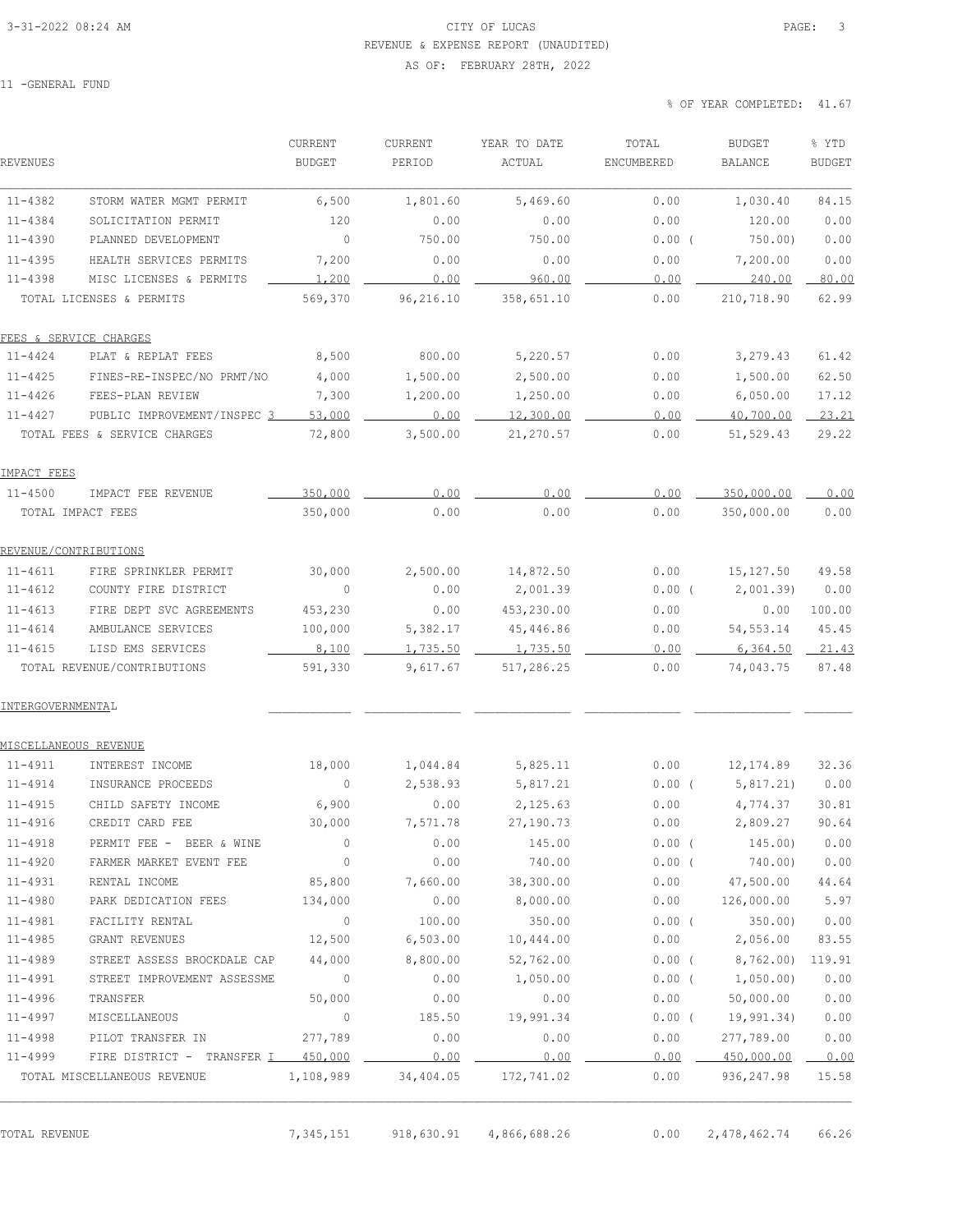#### 3-31-2022 08:24 AM CITY OF LUCAS PAGE: 4 REVENUE & EXPENSE REPORT (UNAUDITED)

AS OF: FEBRUARY 28TH, 2022

11 -GENERAL FUND

| DEPARTMENTAL EXPENDITURES  |                            | CURRENT<br><b>BUDGET</b> | CURRENT<br>PERIOD | YEAR TO DATE<br>ACTUAL | TOTAL<br>ENCUMBERED | <b>BUDGET</b><br><b>BALANCE</b> | % YTD<br><b>BUDGET</b> |
|----------------------------|----------------------------|--------------------------|-------------------|------------------------|---------------------|---------------------------------|------------------------|
| CITY COUNCIL               |                            |                          |                   |                        |                     |                                 |                        |
| ------------               |                            |                          |                   |                        |                     |                                 |                        |
| PERSONNEL SERVICES         |                            |                          |                   |                        |                     |                                 |                        |
| 11-6100-112                | WORKERS' COMPENSATION      | 70                       | 0.00              | 46.00                  | 0.00                | 24.00                           | 65.71                  |
| $11 - 6100 - 127$          | MEDICARE                   | 220                      | 0.00              | 65.26                  | 0.00                | 154.74                          | 29.66                  |
|                            | TOTAL PERSONNEL SERVICES   | 290                      | 0.00              | 111.26                 | 0.00                | 178.74                          | 38.37                  |
| MATERIALS & SUPPLIES       |                            |                          |                   |                        |                     |                                 |                        |
| $11 - 6100 - 201$          | OFFICE SUPPLIES            | 1,000                    | 0.00              | 0.00                   | 0.00                | 1,000.00                        | 0.00                   |
| $11 - 6100 - 204$          | FOOD/BEVERAGE              | 1,500                    | 463.90            | 463.90                 | 0.00                | 1,036.10                        | 30.93                  |
| $11 - 6100 - 210$          | COMPUTER SUPPLIES          | 350                      | 0.00              | 0.00                   | 0.00                | 350.00                          | 0.00                   |
| 11-6100-222                | AUDIO/VISUAL DEVICES       | 1,000                    | 0.00              | 0.00                   | 0.00                | 1,000.00                        | 0.00                   |
|                            | TOTAL MATERIALS & SUPPLIES | 3,850                    | 463.90            | 463.90                 | 0.00                | 3,386.10                        | 12.05                  |
| <b>CONTRACTS</b>           |                            |                          |                   |                        |                     |                                 |                        |
| $11 - 6100 - 307$          | TRAVEL/PROFESSIONAL DEV    | 3,500                    | 0.00              | 0.00                   | 0.00                | 3,500.00                        | 0.00                   |
| TOTAL CONTRACTS            |                            | 3,500                    | 0.00              | 0.00                   | 0.00                | 3,500.00                        | 0.00                   |
|                            |                            |                          |                   |                        |                     |                                 |                        |
| OTHER<br>$11 - 6100 - 441$ | APPRECIATION & AWARDS      | 5,000                    | 483.38            | 4,094.92               | 0.00                | 905.08                          | 81.90                  |
| $11 - 6100 - 451$          | SOFTWARE, BOOKS & CD'S     | 11,940                   | 0.00              | 11,940.00              | 0.00                | 0.00                            | 100.00                 |
| $11 - 6100 - 468$          | CITY COUNCIL FEES          | 9,000                    | 0.00              | 4,500.00               | 0.00                | 4,500.00                        | 50.00                  |
| TOTAL OTHER                |                            | 25,940                   | 483.38            | 20,534.92              | 0.00                | 5,405.08                        | 79.16                  |
| TOTAL CITY COUNCIL         |                            | 33,580                   | 947.28            | 21,110.08              | 0.00                | 12,469.92                       | 62.87                  |
| CITY SECRETARY             |                            |                          |                   |                        |                     |                                 |                        |
| --------------             |                            |                          |                   |                        |                     |                                 |                        |
| PERSONNEL SERVICES         |                            |                          |                   |                        |                     |                                 |                        |
| $11 - 6110 - 101$          | SALARIES - EXEMPT          | 85,378                   | 6,567.06          | 32,643.00              | 0.00                | 52,735.00                       | 38.23                  |
| $11 - 6110 - 112$          | WORKER'S COMPENSATION      | 275                      | 0.00              | 181.00                 | 0.00                | 94.00                           | 65.82                  |
| $11 - 6110 - 113$          | LONGEVITY PAY              | 328                      | 0.00              | 324.00                 | 0.00                | 4.00                            | 98.78                  |
| $11 - 6110 - 122$          | TMRS                       | 10,803                   | 831.76            | 4,219.32               | 0.00                | 6,583.68                        | 39.06                  |
| $11 - 6110 - 123$          | GROUP INSURANCE            | 10,716                   | 856.34            | 4,881.70               | 0.00                | 5,834.30                        | 45.56                  |
| $11 - 6110 - 127$          | MEDICARE                   | 1,226                    | 94.74             | 475.60                 | 0.00                | 750.40                          | 38.79                  |
| $11 - 6110 - 129$          | LT DISABILITY              | 250                      | 15.70             | 78.50                  | 0.00                | 171.50                          | 31.40                  |
| $11 - 6110 - 133$          | TELEPHONE ALLOWANCE        | 600                      | 50.00             | 250.00                 | 0.00                | 350.00                          | 41.67                  |
|                            | TOTAL PERSONNEL SERVICES   | 109,576                  | 8,415.60          | 43,053.12              | 0.00                | 66,522.88                       | 39.29                  |
| MATERIALS & SUPPLIES       |                            |                          |                   |                        |                     |                                 |                        |
| $11 - 6110 - 201$          | OFFICE SUPPLIES            | 1,100                    | 63.65             | 129.02                 | 0.00                | 970.98                          | 11.73                  |
| $11 - 6110 - 204$          | FOOD/BEVERAGE              | 100                      | 0.00              | 0.00                   | 0.00                | 100.00                          | 0.00                   |
| $11 - 6110 - 210$          | COMPUTER SUPPLIES          | 50                       | 0.00              | 0.00                   | 0.00                | 50.00                           | 0.00                   |
| $11 - 6110 - 238$          | PRINTING & COPYING         | 22,800                   | 962.90            | 4,736.98               | 0.00                | 18,063.02                       | 20.78                  |
| $11 - 6110 - 239$          | RECORDS MANAGEMENT         | 31,107                   | 159.26            | 3,868.73               | 23, 215.55          | 4,022.22                        | 87.07                  |
|                            | TOTAL MATERIALS & SUPPLIES | 55,157                   | 1,185.81          | 8,734.73               | 23, 215.55          | 23,206.22                       | 57.93                  |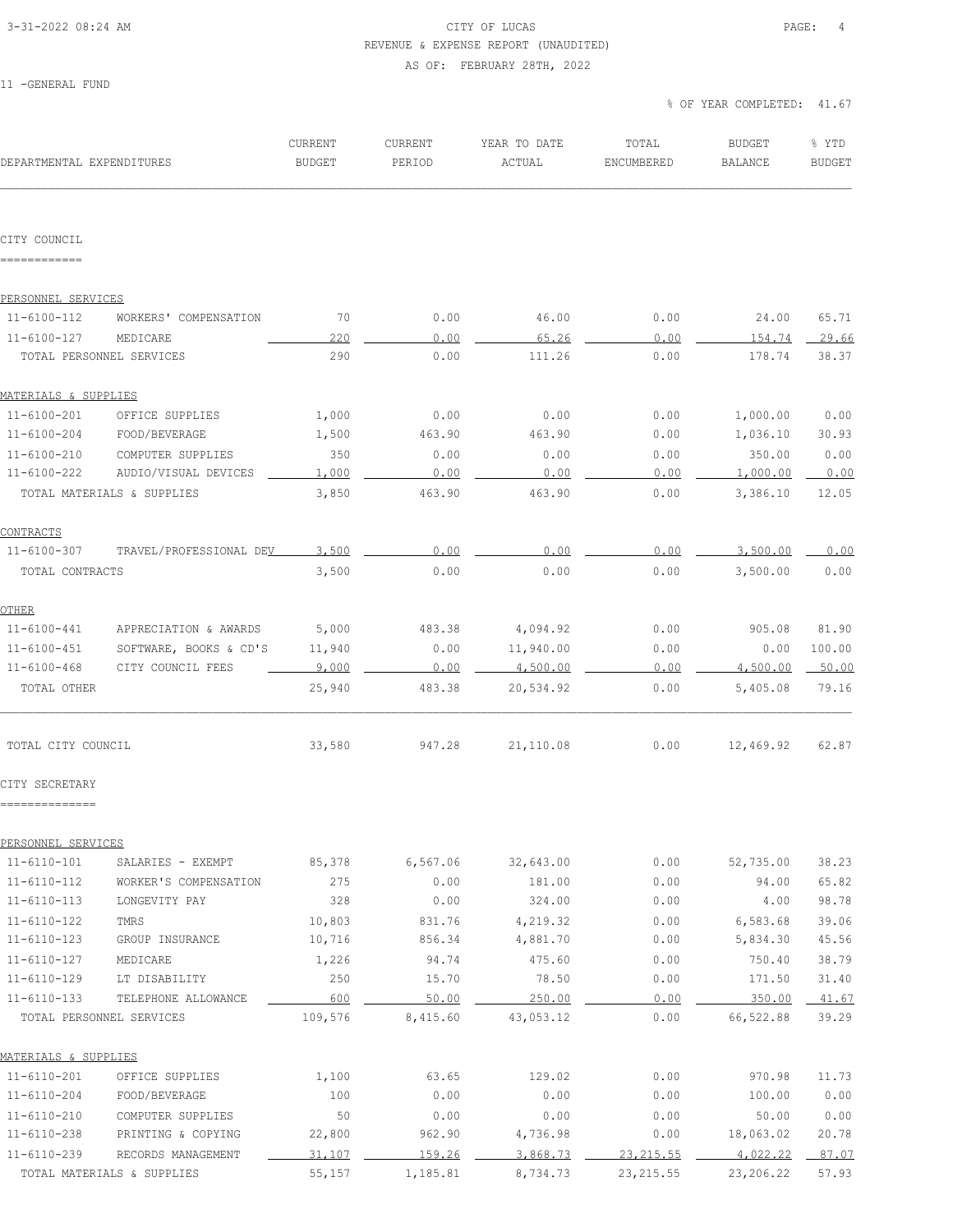### 3-31-2022 08:24 AM CITY OF LUCAS PAGE: 5 REVENUE & EXPENSE REPORT (UNAUDITED) AS OF: FEBRUARY 28TH, 2022

11 -GENERAL FUND

| DEPARTMENTAL EXPENDITURES                 |                            | CURRENT<br><b>BUDGET</b> | CURRENT<br>PERIOD | YEAR TO DATE<br>ACTUAL | TOTAL<br>ENCUMBERED | <b>BUDGET</b><br><b>BALANCE</b> | % YTD<br><b>BUDGET</b> |
|-------------------------------------------|----------------------------|--------------------------|-------------------|------------------------|---------------------|---------------------------------|------------------------|
|                                           |                            |                          |                   |                        |                     |                                 |                        |
| CONTRACTS                                 |                            |                          |                   |                        |                     |                                 |                        |
| $11 - 6110 - 305$                         | SOFTWARE SUPPORT & MAIN    | 9,594                    | 0.00              | 4,494.00               | 0.00                | 5,100.00                        | 46.84                  |
| $11 - 6110 - 306$                         | ADVERTISING                | 14,300                   | 31.40             | 1,203.70               | 0.00                | 13,096.30                       | 8.42                   |
| $11 - 6110 - 307$                         | TRAVEL/PROFESSIONAL DEV    | 1,750                    | 0.00              | 502.44                 | 0.00                | 1,247.56                        | 28.71                  |
| $11 - 6110 - 309$                         | PROFESSIONAL SERVICES      | 5,500                    | 395.00            | 2,410.00               | 0.00                | 3,090.00                        | 43.82                  |
| $11 - 6110 - 349$                         | FILING FEES                | 2,200                    | 79.00             | 414.00                 | 0.00                | 1,786.00                        | 18.82                  |
| TOTAL CONTRACTS                           |                            | 33,344                   | 505.40            | 9,024.14               | 0.00                | 24,319.86                       | 27.06                  |
| <u>OTHER</u>                              |                            |                          |                   |                        |                     |                                 |                        |
| $11 - 6110 - 443$                         | DUES/LICENSES              | 185                      | 170.00            | 170.00                 | 0.00                | 15.00                           | 91.89                  |
| $11 - 6110 - 445$                         | ELECTIONS                  | 6,000                    | 250.00            | 652.05                 | 0.00                | 5, 347.95                       | 10.87                  |
| $11 - 6110 - 451$                         | SOFTWARE, BOOKS & CD'S     | 1,100                    | 0.00              | 0.00                   | 0.00                | 1,100.00                        | 0.00                   |
| TOTAL OTHER                               |                            | 7,285                    | 420.00            | 822.05                 | 0.00                | 6,462.95                        | 11.28                  |
| TOTAL CITY SECRETARY                      |                            | 205,362                  | 10,526.81         | 61,634.04              | 23, 215.55          | 120,511.91                      | 41.32                  |
| ADMINISTRATION                            |                            |                          |                   |                        |                     |                                 |                        |
| ---------------                           |                            |                          |                   |                        |                     |                                 |                        |
| PERSONNEL SERVICES                        |                            |                          |                   |                        |                     |                                 |                        |
| $11 - 6200 - 101$                         | SALARIES - EXEMPT          | 286,697                  | 22,051.20         | 109,775.17             | 0.00                | 176,921.83                      | 38.29                  |
| $11 - 6200 - 102$                         | SALARIES - NON-EXEMPT      | 98,782                   | 7,598.24          | 37,607.19              | 0.00                | 61, 174.81                      | 38.07<br>3.90          |
| $11 - 6200 - 111$                         | OVERTIME                   | 1,900                    | 0.00              | 74.19                  | 0.00                | 1,825.81                        |                        |
| $11 - 6200 - 112$                         | WORKERS' COMPENSATION      | 1,125                    | 0.00              | 750.00                 | 0.00                | 375.00                          | 66.67                  |
| $11 - 6200 - 113$                         | LONGEVITY PAY<br>TMRS      | 1,964                    | 0.00              | 1,784.00               | 0.00                | 180.00                          | 90.84                  |
| $11 - 6200 - 122$<br>$11 - 6200 - 123$    | GROUP INSURANCE            | 49,306                   | 3,774.05          | 19,195.54              | 0.00                | 30,110.46                       | 38.93<br>46.75         |
|                                           |                            | 53,630                   | 4,412.46          | 25,071.59              | 0.00                | 28,558.41                       |                        |
| $11 - 6200 - 127$                         | MEDICARE                   | 5,643                    | 421.62            | 2,122.54               | 0.00                | 3,520.46                        | 37.61<br>32.96         |
| 11-6200-129<br>$11 - 6200 - 133$          | LT DISABILITY              | 1,000                    | 65.92             | 329.59                 | 0.00                | 670.41                          |                        |
| 11-6200-141                               | TELEPHONE ALLOWANCE        | 2,100<br>2.400           | 175.00<br>200 00  | 875.00<br>1 000 00     | 0.00                | 1,225.00<br>1 400 00            | 41.67<br>41 67         |
| TOTAL PERSONNEL SERVICES                  | CAR ALLOWANCE              | 504,547                  | 38,698.49         | 198,584.81             | 0.00                | 305,962.19                      | 39.36                  |
|                                           |                            |                          |                   |                        |                     |                                 |                        |
| MATERIALS & SUPPLIES<br>$11 - 6200 - 201$ | OFFICE SUPPLIES            | 6,000                    | 1,307.20          | 2,382.56               | 0.00                | 3,617.44                        | 39.71                  |
| $11 - 6200 - 202$                         | POSTAGE                    |                          | 272.41            | 337.50                 | 0.00                |                                 |                        |
| $11 - 6200 - 204$                         | FOOD/BEVERAGE              | 1,700<br>2,200           | 44.47             | 576.32                 | 0.00                | 1,362.50<br>1,623.68            | 19.85<br>26.20         |
| $11 - 6200 - 205$                         | WEARING APPAREL            | 800                      | 0.00              | 0.00                   | 0.00                | 800.00                          | 0.00                   |
| $11 - 6200 - 210$                         | COMPUTER SUPPLIES          | 350                      | 0.00              | 0.00                   | 0.00                | 350.00                          | 0.00                   |
|                                           | TOTAL MATERIALS & SUPPLIES |                          |                   | 3,296.38               |                     |                                 |                        |
|                                           |                            | 11,050                   | 1,624.08          |                        | 0.00                | 7,753.62                        | 29.83                  |
| CONTRACTS                                 |                            |                          |                   |                        |                     |                                 |                        |
| $11 - 6200 - 302$                         | AUDITING & ACCOUNTING      | 13,000                   | 0.00              | 4,100.00               | 7,100.00            | 1,800.00                        | 86.15                  |
| $11 - 6200 - 305$                         | SOFTWARE SUPPORT/MAINT     | 19,110                   | 617.77            | 2,844.63               | 13,452.37           | 2,813.00                        | 85.28                  |
| $11 - 6200 - 307$                         | TRAVEL/PROFESSIONAL DEV    | 10,795                   | 1,284.99          | 2,196.95               | 0.00                | 8,598.05                        | 20.35                  |
| $11 - 6200 - 309$                         | PROFESSIONAL SERVICES      | 3,000                    | 0.00              | 0.00                   | 0.00                | 3,000.00                        | 0.00                   |
| $11 - 6200 - 313$                         | MAINTENANCE AGREEMENTS     | 6,160                    | 761.58            | 2,816.80               | 3,014.87            | 328.33                          | 94.67                  |
| $11 - 6200 - 318$                         | COLLIN COUNTY TAX ASSES    | 3,000                    | 0.00              | 2,442.00               | 0.00                | 558.00                          | 81.40                  |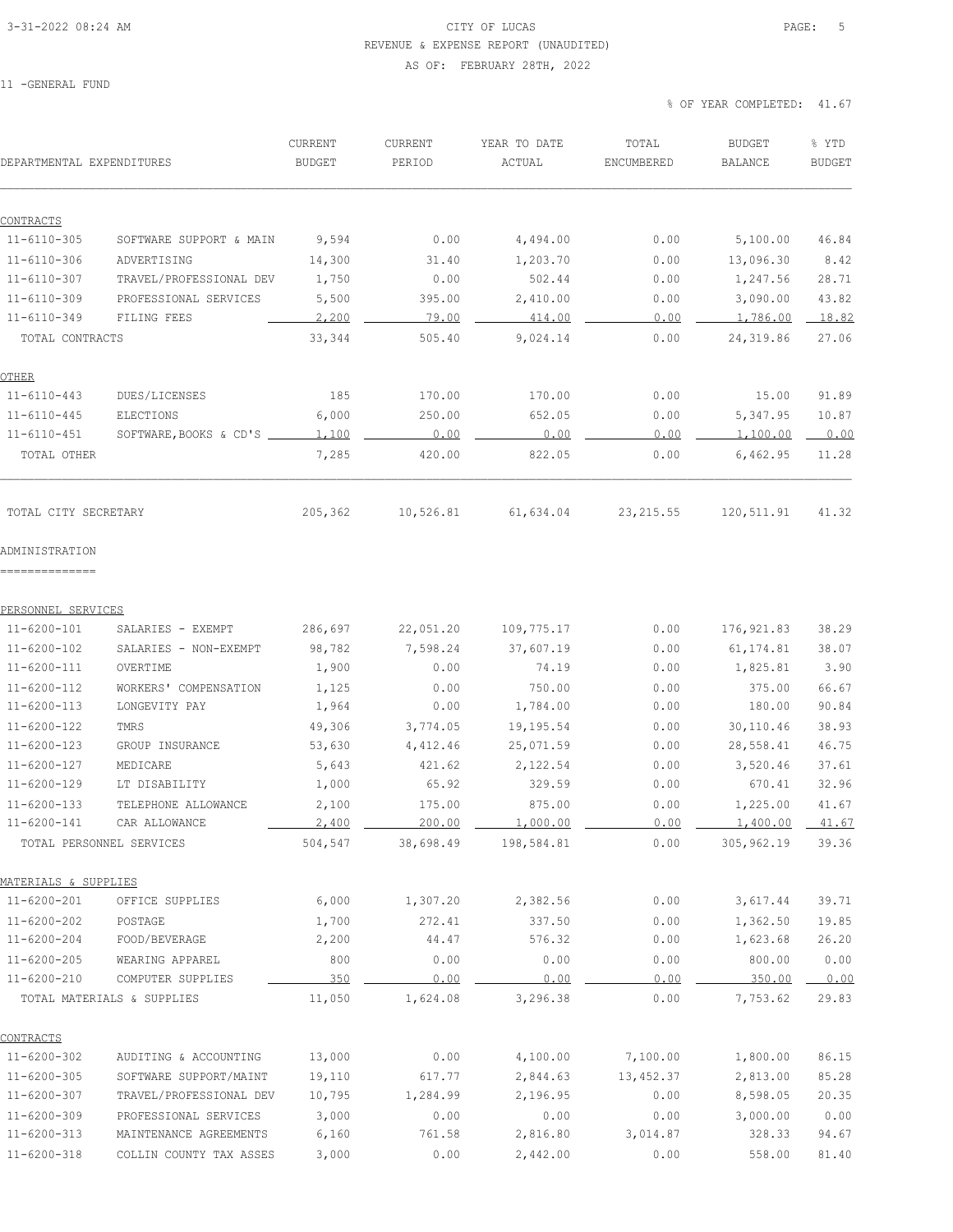### 3-31-2022 08:24 AM CITY OF LUCAS PAGE: 6 REVENUE & EXPENSE REPORT (UNAUDITED)

#### AS OF: FEBRUARY 28TH, 2022

11 -GENERAL FUND

| DEPARTMENTAL EXPENDITURES                       |                                                | CURRENT<br><b>BUDGET</b> | CURRENT<br>PERIOD | YEAR TO DATE<br>ACTUAL | TOTAL<br>ENCUMBERED | <b>BUDGET</b><br><b>BALANCE</b> | % YTD<br><b>BUDGET</b> |
|-------------------------------------------------|------------------------------------------------|--------------------------|-------------------|------------------------|---------------------|---------------------------------|------------------------|
| 11-6200-319                                     | COLLIN COUNTY APPRSL DI                        | 36,000                   | 7,926.00          | 15,852.00              | 16,319.00           | 3,829.00                        | 89.36                  |
| $11 - 6200 - 321$                               | STATE COMPTROLLER (CT F                        | 300                      | 0.00              | 0.00                   | 0.00                | 300.00                          | 0.00                   |
| $11 - 6200 - 322$                               | CONTRACTS, OTHER                               | 7,600                    | 1,600.00          | 2,500.00               | 0.00                | 5,100.00                        | 32.89                  |
| $11 - 6200 - 323$                               | CELL PHONE                                     | 600                      | 45.19             | 226.04                 | 0.00                | 373.96                          | 37.67                  |
| $11 - 6200 - 324$                               | INMATE BOARDING                                | 750                      | 0.00              | 0.00                   | 0.00                | 750.00                          | 0.00                   |
| $11 - 6200 - 325$                               | GENERAL LIABILITY PREMI                        | 33,000                   | 0.00              | 30,530.44              | 0.00                | 2,469.56                        | 92.52                  |
| TOTAL CONTRACTS                                 |                                                | 133,315                  | 12,235.53         | 63,508.86              | 39,886.24           | 29,919.90                       | 77.56                  |
| OTHER                                           |                                                |                          |                   |                        |                     |                                 |                        |
| $11 - 6200 - 441$                               | APPRECIATION & AWARDS                          | 4,400                    | 89.00             | 137.94                 | 0.00                | 4,262.06                        | 3.14                   |
| 11-6200-442                                     | TML MEMBERSHIP DUES                            | 2,200                    | 0.00              | 0.00                   | 0.00                | 2,200.00                        | 0.00                   |
| $11 - 6200 - 443$                               | DUES/LICENSES                                  | 4,530                    | 150.00            | 1,735.00               | 0.00                | 2,795.00                        | 38.30                  |
| $11 - 6200 - 444$                               | EMPLOYMENT EXPENSE                             | 2,500                    | 0.00              | 100.00                 | 0.00                | 2,400.00                        | 4.00                   |
| $11 - 6200 - 497$                               | CREDIT CARD FEES                               | 28,800                   | 2,093.99          | 19,554.42              | 0.00                | 9,245.58                        | 67.90                  |
| TOTAL OTHER                                     |                                                | 42,430                   | 2,332.99          | 21,527.36              | 0.00                | 20,902.64                       | 50.74                  |
| CAPITAL OUTLAY                                  |                                                |                          |                   |                        |                     |                                 |                        |
| 11-8200-451                                     | SOFTWARE, BOOKS & NON-P                        | 15,000                   | 0.00              | 5,152.26               | 0.00                | 9,847.74                        | 34.35                  |
| TOTAL CAPITAL OUTLAY                            |                                                | 15,000                   | 0.00              | 5, 152.26              | 0.00                | 9,847.74                        | 34.35                  |
| TOTAL ADMINISTRATION                            |                                                | 706,342                  | 54,891.09         | 292,069.67             | 39,886.24           | 374,386.09                      | 47.00                  |
| P WORKS - ENGINEERING<br>---------------------- |                                                |                          |                   |                        |                     |                                 |                        |
| PERSONNEL SERVICES                              |                                                |                          |                   |                        |                     |                                 |                        |
| 11-6209-101                                     | SALARIES - EXEMPT                              | 87,814                   | 6,754.96          | 33,678.66              | 0.00                | 54, 135.34                      | 38.35                  |
| 11-6209-103                                     | SAL NON-EXEMPT PT/SEASO                        | 15,600                   | 570.00            | 5,325.00               | 0.00                | 10,275.00                       | 34.13                  |
| $11 - 6209 - 112$                               | WORKERS' COMPENSATION                          | 315                      | 0.00              | 195.00                 | 0.00                | 120.00                          | 61.90                  |
| $11 - 6209 - 113$                               | LONGEVITY                                      | 48                       | 0.00              | 0.00                   | 0.00                | 48.00                           | 0.00                   |
| $11 - 6209 - 122$                               | TMRS                                           | 13,144                   | 852.24            | 4,293.72               | 0.00                | 8,850.28                        | 32.67                  |
| $11 - 6209 - 123$                               | GROUP INSURANCE                                | 10,716                   | 856.35            | 4,731.75               | 0.00                | 5,984.25                        | 44.16                  |
| 11-6209-127                                     | MEDICARE                                       | 1,519                    | 106.57            | 567.37                 | 0.00                | 951.63                          | 37.35                  |
| 11-6209-129                                     | LT DISABILITY                                  | 265                      | 15.39             | 76.95                  | 0.00                | 188.05                          | 29.04                  |
| $11 - 6209 - 131$<br>$11 - 6209 - 133$          | UNEMPLOYMENT COMPENSATI<br>TELEPHONE ALLOWANCE | $\overline{0}$<br>600    | 0.00<br>25.00     | 821.00<br>125.00       | $0.00$ (<br>0.00    | 821.00)<br>475.00               | 0.00<br>20.83          |
|                                                 | TOTAL PERSONNEL SERVICES                       | 130,021                  | 9,180.51          | 49,814.45              | 0.00                | 80,206.55                       | 38.31                  |
| MATERIALS & SUPPLIES                            |                                                |                          |                   |                        |                     |                                 |                        |
| $11 - 6209 - 201$                               | OFFICE SUPPLIES                                | 250                      | 5.14              | 74.48                  | 0.00                | 175.52                          | 29.79                  |
| 11-6209-208                                     | MINOR APPARATUS                                | 500                      | 0.00              | 0.00                   | 0.00                | 500.00                          | 0.00                   |
| 11-6209-209                                     | PROTECTIVE CLOTHING/UNI                        | 1,920                    | 0.00              | 0.00                   | 0.00                | 1,920.00                        | 0.00                   |
| 11-6209-210                                     | COMPUTER SUPPLIES                              | 500                      | 0.00              | 90.91                  | 0.00                | 409.09                          | 18.18                  |
| 11-6209-232                                     | VEHICLE MAINT.                                 | 1,000                    | 0.00              | 0.00                   | 0.00                | 1,000.00                        | 0.00                   |
|                                                 | TOTAL MATERIALS & SUPPLIES                     | 4,170                    | 5.14              | 165.39                 | 0.00                | 4,004.61                        | 3.97                   |
| CONTRACTS                                       |                                                |                          |                   |                        |                     |                                 |                        |
| 11-6209-307                                     | TRAINING/TRAVEL                                | 2,350                    | 0.00              | 605.00                 | 0.00                | 1,745.00                        | 25.74                  |
| 11-6209-309                                     | PROFESSIONAL SERVICES                          | 225,000                  | 13,725.00         | 33,735.00              | 50,475.00           | 140,790.00                      | 37.43                  |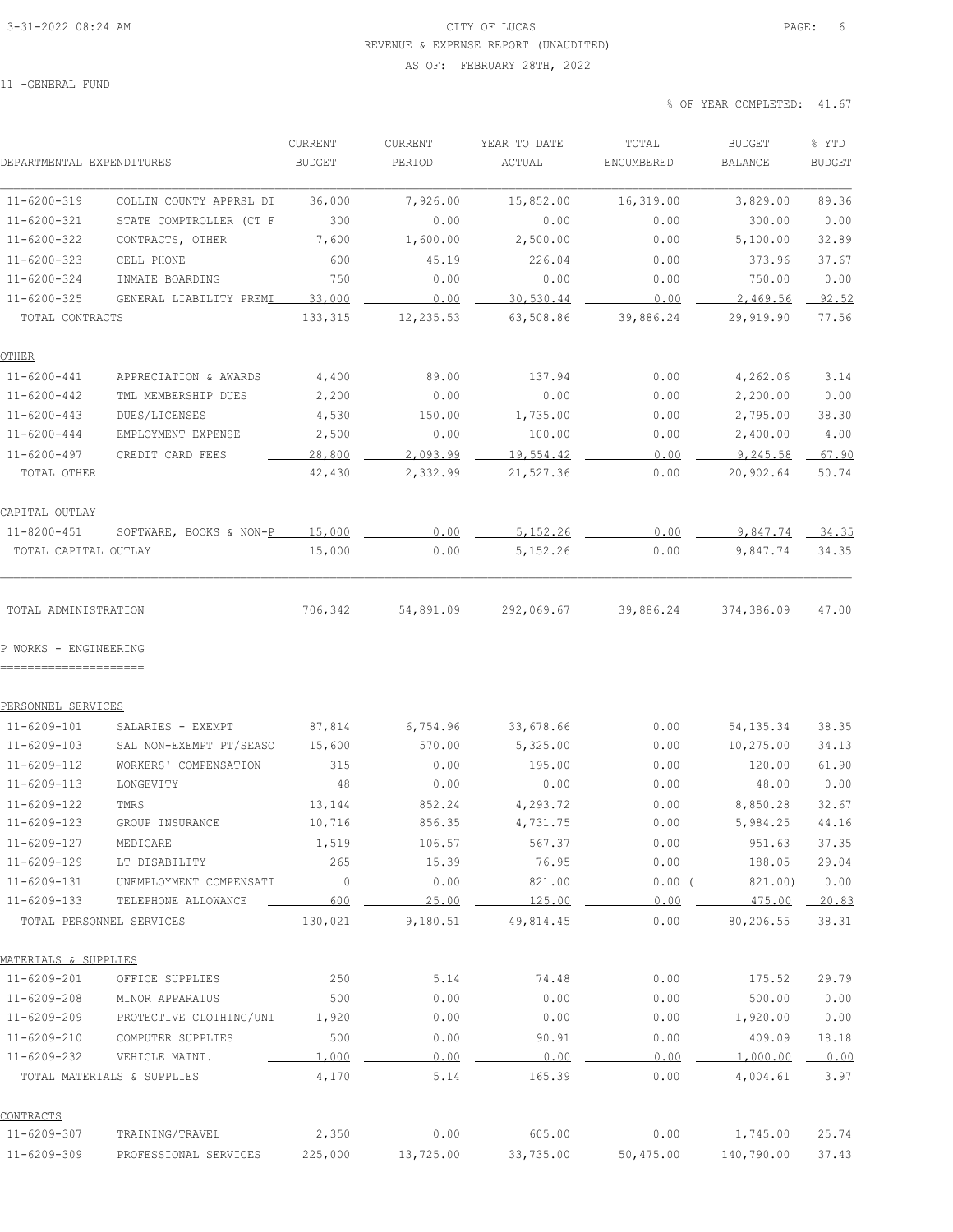#### 3-31-2022 08:24 AM CITY OF LUCAS PAGE: 7 REVENUE & EXPENSE REPORT (UNAUDITED)

#### AS OF: FEBRUARY 28TH, 2022

11 -GENERAL FUND

| DEPARTMENTAL EXPENDITURES                           |                                           | CURRENT<br><b>BUDGET</b> | CURRENT<br>PERIOD  | YEAR TO DATE<br>ACTUAL | TOTAL<br>ENCUMBERED | <b>BUDGET</b><br><b>BALANCE</b> | % YTD<br><b>BUDGET</b> |
|-----------------------------------------------------|-------------------------------------------|--------------------------|--------------------|------------------------|---------------------|---------------------------------|------------------------|
| $11 - 6209 - 313$                                   | MAINTENANCE AGREEMENTS                    | 1,500                    | 0.00               | 0.00                   | 0.00                | 1,500.00                        | 0.00                   |
| $11 - 6209 - 323$                                   | CELL PHONE                                | 1,200                    | 80.38              | 372.08                 | 0.00                | 827.92                          | 31.01                  |
| $11 - 6209 - 334$                                   | STREET LIGHTING                           | 5,000                    | 124.59             | 498.36                 | 0.00                | 4,501.64                        | 9.97                   |
| TOTAL CONTRACTS                                     |                                           | 235,050                  | 13,929.97          | 35,210.44              | 50,475.00           | 149,364.56                      | 36.45                  |
| OTHER                                               |                                           |                          |                    |                        |                     |                                 |                        |
| $11 - 6209 - 411$                                   | FURNITURE & FIXTURES                      | 500                      | 0.00               | 0.00                   | 0.00                | 500.00                          | 0.00                   |
| $11 - 6209 - 416$                                   | IMPLEMENTS & APPARATUS                    | 500                      | 0.00               | 0.00                   | 0.00                | 500.00                          | 0.00                   |
| $11 - 6209 - 443$                                   | DUES/LICENSES                             | 575                      | 0.00               | 250.00                 | 0.00                | 325.00                          | 43.48                  |
| $11 - 6209 - 451$                                   | SOFTWARE                                  | 3,510                    | 1,600.00           | 1,760.63               | 0.00                | 1,749.37                        | 50.16                  |
| $11 - 6209 - 452$                                   | HARDWARE                                  | 500                      | 0.00               | 0.00                   | 0.00                | 500.00                          | 0.00                   |
| TOTAL OTHER                                         |                                           | 5,585                    | 1,600.00           | 2,010.63               | 0.00                | 3,574.37                        | 36.00                  |
| CAPITAL OUTLAY                                      |                                           |                          |                    |                        |                     |                                 |                        |
| 11-8209-301                                         | IMPROVEMENTS ROADS                        | 650,000                  | 1,265.81           | 395,008.14             | 18,051.70           | 236,940.16                      | 63.55                  |
| 11-8209-302                                         | CULVERT MAINTENANCE                       | 210,758                  | 0.00               | 110,758.00             | 0.00                | 100,000.00                      | 52.55                  |
| 11-8209-303                                         | DRAINAGE                                  | 347,755                  | 45,259.00          | 280,000.64             | 19,557.55           | 48,196.81                       | 86.14                  |
| $11 - 8209 - 433$                                   | SIGNS & MARKINGS                          | 10,000                   | 0.00               | 1,440.00               | 0.00                | 8,560.00                        | 14.40                  |
| TOTAL CAPITAL OUTLAY                                |                                           | 1,218,513                | 46,524.81          | 787,206.78             | 37,609.25           | 393,696.97                      | 67.69                  |
| TOTAL P WORKS - ENGINEERING<br>P WORKS - OPERATIONS |                                           | 1,593,339                | 71,240.43          | 874,407.69             | 88,084.25           | 630,847.06                      | 60.41                  |
| PERSONNEL SERVICES                                  |                                           |                          |                    |                        |                     |                                 |                        |
| $11 - 6210 - 102$                                   | SALARIES - NON-EXEMPT                     | 124,752                  | 9,036.91           | 47,087.01              | 0.00                | 77,664.99                       | 37.74                  |
| $11 - 6210 - 104$                                   | SAL NON-EXEMPT - PART                     | 18,720                   | 0.00               | 0.00                   | 0.00                | 18,720.00                       | 0.00                   |
| $11 - 6210 - 111$                                   | OVERTIME                                  | 4,500                    | 718.62             | 2,603.19               | 0.00                | 1,896.81                        | 57.85                  |
| $11 - 6210 - 112$                                   | WORKERS' COMPENSATION                     | 5,175                    | 0.00               | 3,405.00               | 0.00                | 1,770.00                        | 65.80                  |
| $11 - 6210 - 113$                                   | LONGEVITY                                 | 920                      | 0.00               | 852.00                 | 0.00                | 68.00                           | 92.61                  |
| $11 - 6210 - 122$                                   | TMRS                                      | 18,738                   | 1,226.26           | 6,420.74               | 0.00                | 12,317.26                       | 34.27                  |
| $11 - 6210 - 123$                                   | GROUP INSURANCE                           | 32,148                   | 2,361.16           | 13,817.47              | 0.00                | 18,330.53                       | 42.98                  |
| 11-6210-127                                         | MEDICARE                                  | 2,742                    | 141.46             | 732.88                 | 0.00                | 2,009.12                        | 26.73                  |
| $11 - 6210 - 129$                                   | LT DISABILITY<br>TOTAL PERSONNEL SERVICES | 337<br>208,032           | 20.59<br>13,505.00 | 105.96<br>75,024.25    | 0.00<br>0.00        | 231.04<br>133,007.75            | 31.44<br>36.06         |
|                                                     |                                           |                          |                    |                        |                     |                                 |                        |
| MATERIALS & SUPPLIES                                |                                           |                          |                    |                        |                     |                                 |                        |
| $11 - 6210 - 201$                                   | OFFICE SUPPLIES                           | 550                      | 5.14               | 56.18                  | 0.00                | 493.82                          | 10.21                  |
| $11 - 6210 - 204$                                   | FOOD/BEVERAGE                             | 800                      | 0.00               | 270.47                 | 0.00                | 529.53                          | 33.81                  |
| $11 - 6210 - 206$                                   | FUEL & LUBRICANTS                         | 11,000                   | 499.48             | 2,510.66               | 0.00                | 8,489.34                        | 22.82                  |
| $11 - 6210 - 208$                                   | MINOR APPARATUS                           | 5,000                    | 0.00               | 1,567.99               | 0.00                | 3,432.01                        | 31.36                  |
| $11 - 6210 - 209$                                   | PROTEC CLOTHING/UNIFORM                   | 9,560                    | 0.00               | 2,078.68               | 0.00                | 7,481.32                        | 21.74                  |
| 11-6210-210                                         | COMPUTER SUPPLIES                         | 250                      | 0.00               | 0.00                   | 0.00                | 250.00                          | 0.00                   |
| $11 - 6210 - 211$                                   | MEDICAL & SURGICAL SUPP                   | 250                      | 0.00               | 0.00                   | 0.00                | 250.00                          | 0.00                   |
| $11 - 6210 - 214$                                   | CLEANING SUPPLIES                         | 1,500                    | 0.00               | 0.00                   | 0.00                | 1,500.00                        | 0.00                   |
| $11 - 6210 - 223$                                   | SAND, CLAY, AND LOAM                      | 1,500                    | 0.00               | 0.00                   | 0.00                | 1,500.00                        | 0.00                   |
| $11 - 6210 - 224$                                   | ASPHALT/CONC/BASE/CULVE                   | 32,000                   | 988.90             | 3,327.60               | 0.00                | 28,672.40                       | 10.40                  |
| 11-6210-231                                         | MAINTENANCE & PARTS-FAC                   | 7,500                    | 347.23             | 2,683.82               | 0.00                | 4,816.18                        | 35.78                  |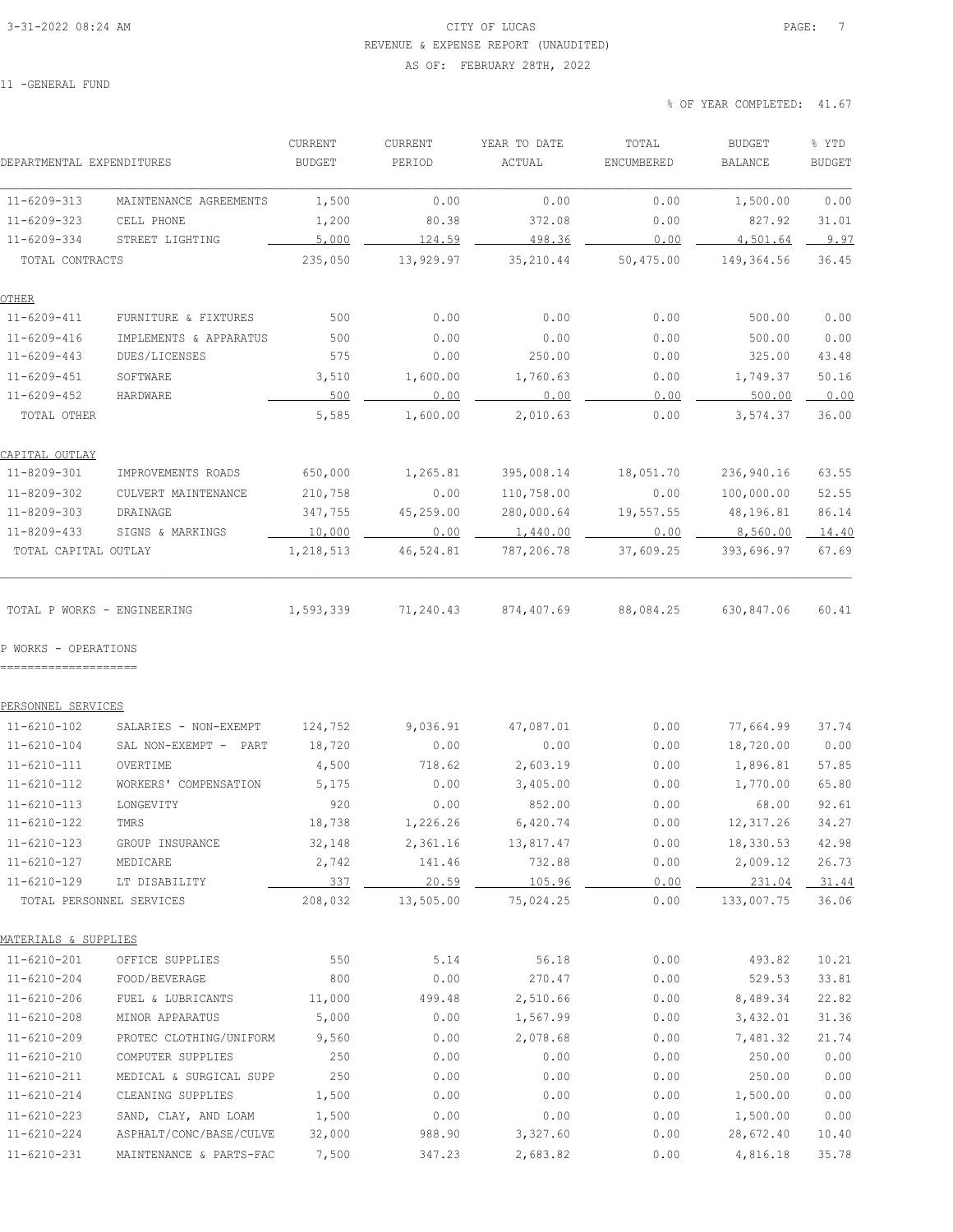### 3-31-2022 08:24 AM CITY OF LUCAS PAGE: 8 REVENUE & EXPENSE REPORT (UNAUDITED)

#### AS OF: FEBRUARY 28TH, 2022

11 -GENERAL FUND

| DEPARTMENTAL EXPENDITURES           |                                                     | CURRENT<br><b>BUDGET</b> | CURRENT<br>PERIOD | YEAR TO DATE<br>ACTUAL | TOTAL<br>ENCUMBERED | <b>BUDGET</b><br><b>BALANCE</b> | % YTD<br><b>BUDGET</b> |
|-------------------------------------|-----------------------------------------------------|--------------------------|-------------------|------------------------|---------------------|---------------------------------|------------------------|
| $11 - 6210 - 232$                   | MAINTENANCE & PARTS-AUT                             | 5,750                    | 236.05            | 1,607.29               | 0.00                | 4,142.71                        | 27.95                  |
| $11 - 6210 - 233$                   | EQUIPMENT MAINTENANCE                               | 9,450                    | 6, 100.82         | 8,014.41               | 0.00                | 1,435.59                        | 84.81                  |
| $11 - 6210 - 234$                   | WASTE DISPOSAL                                      | 4,000                    | 75.00             | 1,244.36               | 0.00                | 2,755.64                        | 31.11                  |
| $11 - 6210 - 298$                   | MAINTENANCE & PARTS-MIS                             | 3,000                    | 186.36            | 186.36                 | 0.00                | 2,813.64                        | 6.21                   |
|                                     | TOTAL MATERIALS & SUPPLIES                          | 92,110                   | 8,438.98          | 23,547.82              | 0.00                | 68,562.18                       | 25.56                  |
| <u>CONTRACTS</u>                    |                                                     |                          |                   |                        |                     |                                 |                        |
| $11 - 6210 - 307$                   | TRAVEL/PROFESSIONAL DEV                             | 5,500                    | 0.00              | 0.00                   | 0.00                | 5,500.00                        | 0.00                   |
| $11 - 6210 - 309$                   | PROFESSIONAL SERVICES                               | 5,000                    | 1,572.44          | 1,572.44               | 0.00                | 3,427.56                        | 31.45                  |
| $11 - 6210 - 323$                   | CELL PHONE                                          | 3,500                    | 178.48            | 664.20                 | 0.00                | 2,835.80                        | 18.98                  |
| $11 - 6210 - 331$                   | UTILITIES, ELECTRIC                                 | 6,000                    | 414.22            | 1,227.50               | 0.00                | 4,772.50                        | 20.46                  |
| $11 - 6210 - 346$                   | EQUIPMENT RENTAL                                    | 4,000                    | 0.00              | 1,142.61               | 0.00                | 2,857.39                        | 28.57                  |
| TOTAL CONTRACTS                     |                                                     | 24,000                   | 2,165.14          | 4,606.75               | 0.00                | 19,393.25                       | 19.19                  |
| OTHER                               |                                                     |                          |                   |                        |                     |                                 |                        |
| $11 - 6210 - 420$                   | EQUIPMENT                                           | 4,100                    | 0.00              | 0.00                   | 0.00                | 4,100.00                        | 0.00                   |
| $11 - 6210 - 433$                   | SIGNS & MARKINGS                                    | 12,000                   | 148.72            | 148.72                 | 0.00                | 11,851.28                       | 1.24                   |
| $11 - 6210 - 443$                   | DUES/LICENSES                                       | 200                      | 0.00              | 0.00                   | 0.00                | 200.00                          | 0.00                   |
| TOTAL OTHER                         |                                                     | 16,300                   | 148.72            | 148.72                 | 0.00                | 16, 151.28                      | 0.91                   |
| CAPITAL OUTLAY                      |                                                     |                          |                   |                        |                     |                                 |                        |
| 11-8210-420                         | EQUIPMENT                                           | 13,000                   | 13,000.00         | 13,000.00              | 0.00                | 0.00                            | 100.00                 |
| 11-8210-421                         | VEHICLES                                            | 45,000                   | 0.00              | 0.00                   | 0.00                | 45,000.00                       | 0.00                   |
| TOTAL CAPITAL OUTLAY                |                                                     | 58,000                   | 13,000.00         | 13,000.00              | 0.00                | 45,000.00                       | 22.41                  |
| TOTAL P WORKS - OPERATIONS<br>PARKS |                                                     | 398,442                  | 37, 257.84        | 116, 327.54            | 0.00                | 282, 114.46                     | 29.20                  |
| -----                               |                                                     |                          |                   |                        |                     |                                 |                        |
| PERSONNEL SERVICES                  |                                                     |                          |                   |                        |                     |                                 |                        |
| 11-6211-103                         | SAL NON-EXEMPT-SEASONAL                             | 20,160                   | 0.00              | 2,802.00               | 0.00                | 17,358.00 13.90                 |                        |
| $11 - 6211 - 112$                   | WORKERS' COMPENSATION                               | 600                      | 0.00              | 400.00                 | 0.00                | 200.00                          | 66.67                  |
| $11 - 6211 - 127$                   | MEDICARE<br>TOTAL PERSONNEL SERVICES                | 300<br>21,060            | 0.00<br>0.00      | 40.63<br>3,242.63      | 0.00<br>0.00        | 259.37<br>17,817.37             | 13.54<br>15.40         |
|                                     |                                                     |                          |                   |                        |                     |                                 |                        |
| MATERIALS & SUPPLIES                |                                                     |                          |                   |                        |                     |                                 |                        |
| $11 - 6211 - 231$                   | FACILITY MAINTENANCE                                | 4,500                    | 46.08             | 271.08                 | 0.00                | 4,228.92                        | 6.02                   |
| 11-6211-233                         | EQUIPMENT MAINTENANCE<br>TOTAL MATERIALS & SUPPLIES | 4,500<br>9,000           | 0.00<br>46.08     | 921.79<br>1,192.87     | 0.00<br>0.00        | 3,578.21<br>7,807.13            | 20.48<br>13.25         |
|                                     |                                                     |                          |                   |                        |                     |                                 |                        |
| <b>CONTRACTS</b>                    |                                                     |                          |                   |                        |                     |                                 |                        |
| $11 - 6211 - 322$                   | CONTRACTS, OTHER                                    | 74,500                   | 0.00              | 15,870.00              | 53,430.00           | 5,200.00                        | 93.02                  |
| $11 - 6211 - 331$                   | UTILITIES, ELECTRIC                                 | 2,000                    | 133.87            | 559.52                 | 0.00                | 1,440.48                        | 27.98                  |
| $11 - 6211 - 333$                   | UTILITIES, WATER                                    | 10,000                   | 204.98            | 5,751.94               | 0.00                | 4,248.06                        | 57.52                  |
| TOTAL CONTRACTS                     |                                                     | 86,500                   | 338.85            | 22, 181.46             | 53,430.00           | 10,888.54                       | 87.41                  |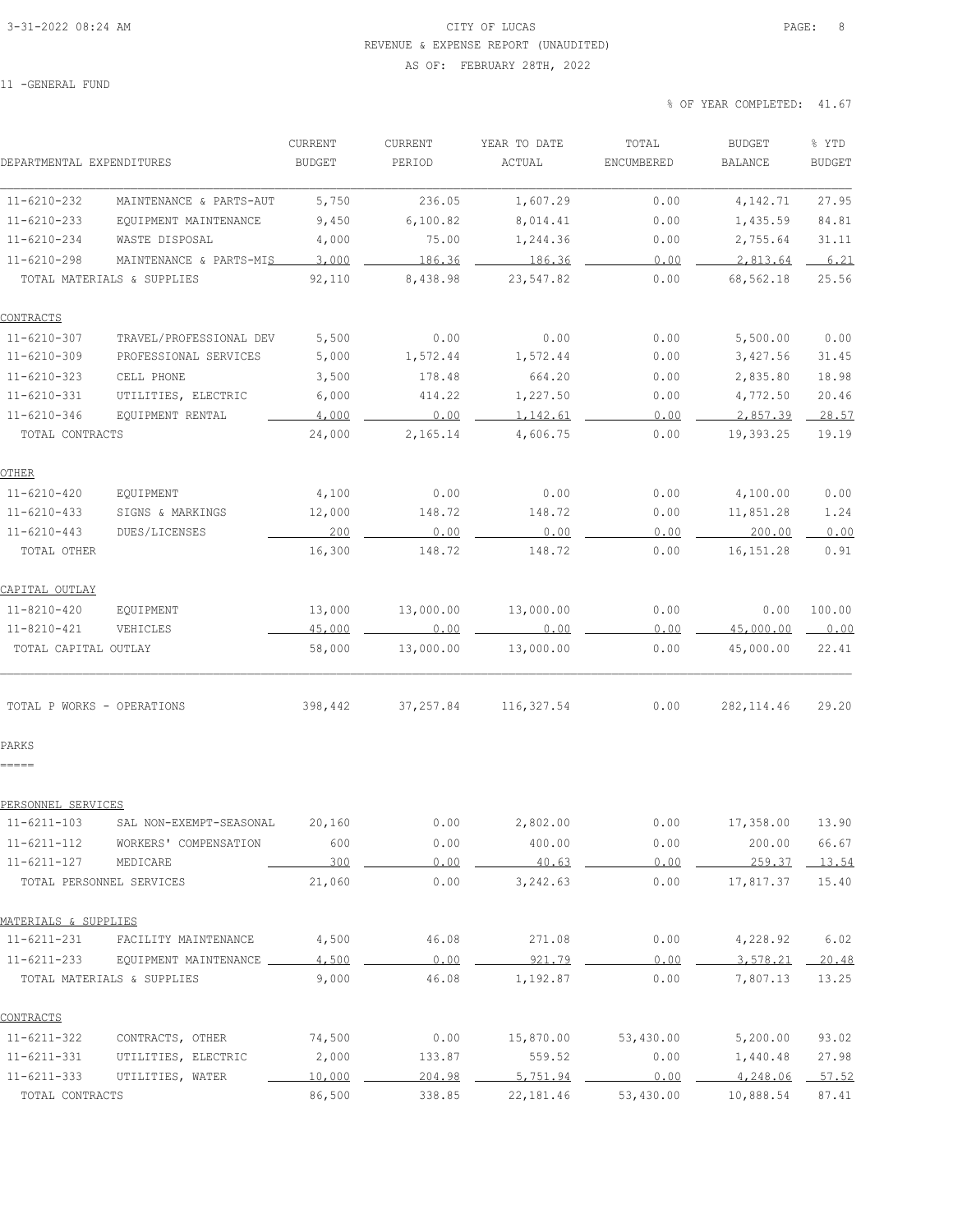### 3-31-2022 08:24 AM CITY OF LUCAS PAGE: 9 REVENUE & EXPENSE REPORT (UNAUDITED) AS OF: FEBRUARY 28TH, 2022

11 -GENERAL FUND

| DEPARTMENTAL EXPENDITURES              |                            | CURRENT<br><b>BUDGET</b> | CURRENT<br>PERIOD  | YEAR TO DATE<br>ACTUAL | TOTAL<br>ENCUMBERED | <b>BUDGET</b><br><b>BALANCE</b> | % YTD<br><b>BUDGET</b> |
|----------------------------------------|----------------------------|--------------------------|--------------------|------------------------|---------------------|---------------------------------|------------------------|
| OTHER                                  |                            |                          |                    |                        |                     |                                 |                        |
| $11 - 6211 - 417$                      | PARK IMPROVEMENTS          | 30,000                   | 0.00               | 0.00                   | 0.00                | 30,000.00                       | 0.00                   |
| $11 - 6211 - 444$                      | FOUNDERS DAY               | 30,000                   | 0.00               | 0.00                   | 0.00                | 30,000.00                       | 0.00                   |
| $11 - 6211 - 445$                      | SERVICE TREE PROGRAM       | 7,000                    | 0.00               | 0.00                   | 0.00                | 7,000.00                        | 0.00                   |
| $11 - 6211 - 446$                      | KEEP LUCAS BEAUTIFUL       | 5,000                    | 1,160.00           | 1,201.31               | 0.00                | 3,798.69                        | 24.03                  |
| $11 - 6211 - 447$                      | COUNTRY CHRISTMAS EVENT    | 10,000                   | 781.80             | 8,539.63               | 0.00                | 1,460.37                        | 85.40                  |
| $11 - 6211 - 448$                      | PARK EVENTS                | 15,000                   | 194.41             | 5.072.14               | 0.00                | 9,927.86                        | 33.81                  |
| TOTAL OTHER                            |                            | 97,000                   | 2,136.21           | 14,813.08              | 0.00                | 82,186.92                       | 15.27                  |
| <u>CAPITAL OUTLAY</u>                  |                            |                          |                    |                        |                     |                                 |                        |
| TOTAL PARKS                            |                            | 213,560                  | 2,521.14           | 41,430.04              | 53,430.00           | 118,699.96                      | 44.42                  |
| CMNTY.DEV/FACILITY MAINT               |                            |                          |                    |                        |                     |                                 |                        |
| PERSONNEL SERVICES                     |                            |                          |                    |                        |                     |                                 |                        |
| 11-6212-101                            | SALARIES - EXEMPT          | 58,929                   | 4,532.52           | 22,566.42              | 0.00                | 36, 362.58                      | 38.29                  |
| $11 - 6212 - 102$                      | SALARIES - NON-EXEMPT      | 235,036                  | 17,801.34          | 88,180.50              | 0.00                | 146,855.50                      | 37.52                  |
| 11-6212-111                            | OVERTIME                   | 11,200                   | 104.04             | 1,578.45               | 0.00                | 9,621.55                        | 14.09                  |
| $11 - 6212 - 112$                      | WORKER'S COMPENSATION      | 2,200                    | 0.00               | 1,500.00               | 0.00                | 700.00                          | 68.18                  |
| $11 - 6212 - 113$                      | LONGEVITY PAY              | 1,682                    | 0.00               | 1,674.00               | 0.00                | 8.00                            | 99.52                  |
| $11 - 6212 - 122$                      | TMRS                       | 38,647                   | 2,820.44           | 14,482.02              | 0.00                | 24,164.98                       | 37.47                  |
| $11 - 6212 - 123$                      | GROUP INSURANCE            | 48,222                   | 3,853.54           | 21,967.68              | 0.00                | 26, 254.32                      | 45.56                  |
| 11-6212-127                            | MEDICARE                   | 4,486                    | 323.25             | 1,642.41               | 0.00                | 2,843.59                        | 36.61                  |
| 11-6212-129                            | LT DISABILITY              | 850                      | 52.62              | 263.08                 | 0.00                | 586.92                          | 30.95                  |
| TOTAL PERSONNEL SERVICES               |                            | 401,252                  | 29,487.75          | 153,854.56             | 0.00                | 247,397.44                      | 38.34                  |
| MATERIALS & SUPPLIES                   |                            |                          |                    |                        |                     |                                 |                        |
| $11 - 6212 - 201$                      | OFFICE SUPPLIES            | 5,500                    | 305.55             | 877.33                 | 0.00                | 4,622.67                        | 15.95                  |
| $11 - 6212 - 203$                      | SUBSCRIPTIONS              | 350                      | 0.00               | 0.00                   | 0.00                | 350.00                          | 0.00                   |
| $11 - 6212 - 204$                      | FOOD/BEVERAGE              | 600                      | 0.00               | 19.44                  | 0.00                | 580.56                          | 3.24                   |
| $11 - 6212 - 205$                      | WEARING APPAREL            | 2,600                    | 0.00               | 425.88                 | 0.00                | 2,174.12                        | 16.38                  |
| $11 - 6212 - 206$                      | FUEL & LUBRICANTS          | 5,500                    | 603.34             | 3,668.71               | 0.00                | 1,831.29                        | 66.70                  |
| $11 - 6212 - 210$                      | COMPUTER SUPPLIES          | 250                      | 0.00               | 0.00                   | 0.00                | 250.00                          | 0.00                   |
| $11 - 6212 - 232$                      | VEHICLE MAINTENANCE        | 6,300                    | 31.92              | 1,246.65               | 0.00                | 5,053.35                        | 19.79                  |
|                                        | TOTAL MATERIALS & SUPPLIES | 21,100                   | 940.81             | 6, 238.01              | 0.00                | 14,861.99                       | 29.56                  |
| <u>CONTRACTS</u>                       |                            |                          |                    |                        |                     |                                 |                        |
| $11 - 6212 - 305$                      | SOFTWARE SUPPORT/MAINT.    | 12,674                   | 0.00               | 2,875.00               | 9,686.00            | 113.00                          | 99.11                  |
| $11 - 6212 - 307$                      | TRAINING & TRAVEL          | 13,109                   | 0.00               | 334.99                 | 0.00                | 12,774.01                       | 2.56                   |
| 11-6212-309                            | PROFESSIONAL SERVICES      | 14,600                   | 1,200.00           | 1,736.10               | 0.00                | 12,863.90                       | 11.89                  |
| $11 - 6212 - 313$<br>$11 - 6212 - 323$ | MAINTENANCE AGREEMENTS     | 100                      | 0.00               | 0.00                   | 0.00                | 100.00                          | 0.00                   |
| TOTAL CONTRACTS                        | CELL PHONE                 | 3,200<br>43,683          | 196.73<br>1,396.73 | 985.01<br>5,931.10     | 0.00<br>9,686.00    | 2,214.99<br>28,065.90           | 30.78<br>35.75         |
|                                        |                            |                          |                    |                        |                     |                                 |                        |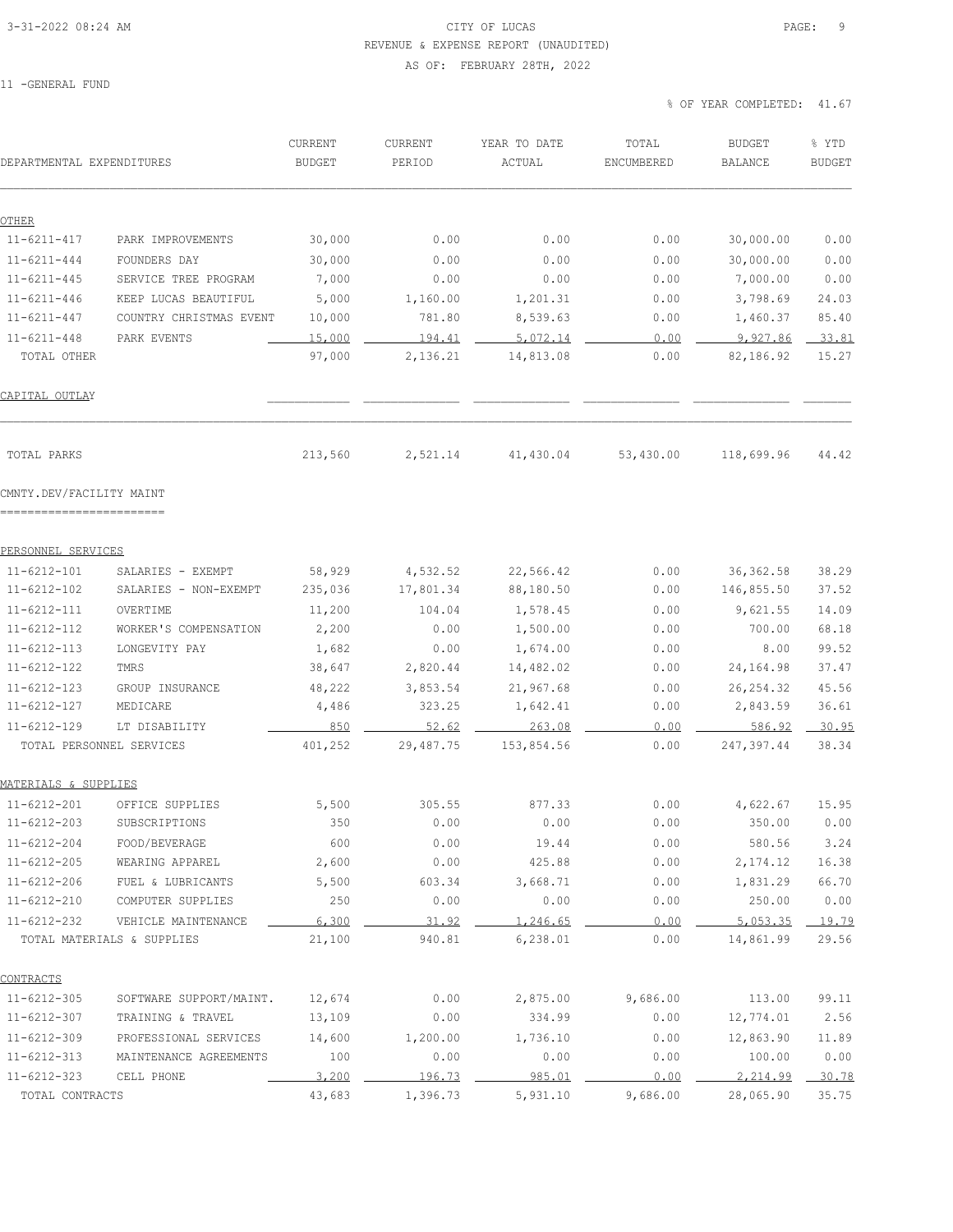# 3-31-2022 08:24 AM CITY OF LUCAS PAGE: 10 REVENUE & EXPENSE REPORT (UNAUDITED)

AS OF: FEBRUARY 28TH, 2022

11 -GENERAL FUND

| DEPARTMENTAL EXPENDITURES |                                | CURRENT<br><b>BUDGET</b> | CURRENT<br>PERIOD | YEAR TO DATE<br>ACTUAL | TOTAL<br>ENCUMBERED | <b>BUDGET</b><br><b>BALANCE</b> | % YTD<br><b>BUDGET</b> |
|---------------------------|--------------------------------|--------------------------|-------------------|------------------------|---------------------|---------------------------------|------------------------|
| OTHER                     |                                |                          |                   |                        |                     |                                 |                        |
| $11 - 6212 - 443$         | DUES/LICENSES                  | 3,089                    | 0.00              | 0.00                   | 0.00                | 3,089.00                        | 0.00                   |
| $11 - 6212 - 451$         | SOFTWARE, BOOKS & CD'S         | 1,600                    | 1,600.00          | 2,265.78               | 0.00(               | 665.78)                         | 141.61                 |
| $11 - 6212 - 452$         | STORM WATER MGMT EXPENS        | 8,500                    | 0.00              | 100.00                 | 0.00                | 8,400.00                        | 1.18                   |
| TOTAL OTHER               |                                | 13,189                   | 1,600.00          | 2,365.78               | 0.00                | 10,823.22                       | 17.94                  |
| CAPITAL OUTLAY            |                                |                          |                   |                        |                     |                                 |                        |
|                           | TOTAL CMNTY.DEV/FACILITY MAINT | 479,224                  | 33, 425.29        | 168,389.45             | 9,686.00            | 301,148.55                      | 37.16                  |
| FIRE                      |                                |                          |                   |                        |                     |                                 |                        |
| ====                      |                                |                          |                   |                        |                     |                                 |                        |
| PERSONNEL SERVICES        |                                |                          |                   |                        |                     |                                 |                        |
| $11 - 6300 - 101$         | SALARIES-EXEMPT                | 333,939                  | 25,686.68         | 127,856.50             | 0.00                | 206,082.50                      | 38.29                  |
| $11 - 6300 - 102$         | SALARIES - NON EXEMPT          | 1,114,288                | 76, 577.51        | 378,076.29             | 0.00                | 736, 211.71                     | 33.93                  |
| $11 - 6300 - 103$         | SAL NON-EXEMPT TEMP            | 3,600                    | 0.00              | 0.00                   | 0.00                | 3,600.00                        | 0.00                   |
| $11 - 6300 - 106$         | CERTIFICATION PAY              | 15,120                   | 450.00            | 2,250.00               | 0.00                | 12,870.00                       | 14.88                  |
| 11-6300-110               | FD RETENTION                   | 31,088                   | 0.00              | 0.00                   | 0.00                | 31,088.00                       | 0.00                   |
| $11 - 6300 - 111$         | SALARY - OVERTIME              | 194,300                  | 9,717.98          | 83,577.70              | 0.00                | 110,722.30                      | 43.01                  |
| $11 - 6300 - 112$         | WORKERS' COMPENSATION          | 49,500                   | 0.00              | 37,297.76              | 0.00                | 12,202.24                       | 75.35                  |
| $11 - 6300 - 113$         | LONGEVITY PAY                  | 4,104                    | 0.00              | 2,972.00               | 0.00                | 1,132.00                        | 72.42                  |
| $11 - 6300 - 122$         | TMRS                           | 209,856                  | 14,138.97         | 75,577.79              | 0.00                | 134,278.21                      | 36.01                  |
| $11 - 6300 - 123$         | GROUP INSURANCE                | 203,604                  | 15,391.97         | 87,030.32              | 0.00                | 116,573.68                      | 42.74                  |
| $11 - 6300 - 127$         | MEDICARE                       | 24,090                   | 1,630.08          | 8,702.06               | 0.00                | 15,387.94                       | 36.12                  |
| $11 - 6300 - 128$         | OTHER RETIREMENT               | 20,000                   | 0.00              | 0.00                   | 0.00                | 20,000.00                       | 0.00                   |
| 11-6300-129               | LT DISABILITY                  | 4,170                    | 246.68            | 1,231.39               | 0.00                | 2,938.61                        | 29.53                  |
| $11 - 6300 - 133$         | TELEPHONE ALLOWANCE            | 600                      | 50.00             | 250.00                 | 0.00                | 350.00                          | 41.67                  |
|                           | TOTAL PERSONNEL SERVICES       | 2,208,259                | 143,889.87        | 804, 821.81            | 0.00                | 1,403,437.19                    | 36.45                  |
| MATERIALS & SUPPLIES      |                                |                          |                   |                        |                     |                                 |                        |
| $11 - 6300 - 201$         | OFFICE SUPPLIES                | 2,100                    | 223.32            | 614.69                 | 0.00                | 1,485.31                        | 29.27                  |
| 11-6300-202               | POSTAGE                        | 375                      | 18.05             | 38.41                  | 0.00                | 336.59                          | 10.24                  |
| $11 - 6300 - 204$         | FOOD/BEVERAGE                  | 5,550                    | 115.13            | 1,054.70               | 0.02                | 4,495.28                        | 19.00                  |
| 11-6300-205               | WEARING APPAREL                | 20,550                   | 732.94            | 9,332.16               | 0.00                | 11,217.84                       | 45.41                  |
| 11-6300-206               | FUEL & LUBRICANTS              | 18,600                   | 1,676.82          | 5,996.58               | 0.00                | 12,603.42                       | 32.24                  |
| 11-6300-207               | FUEL - PROPANE                 | 1,700                    | 474.15            | 815.80                 | 0.00                | 884.20                          | 47.99                  |
| 11-6300-208               | MINOR APPARATUS                | 9,315                    | 341.98            | 1,421.62               | 2,003.75            | 5,889.63                        | 36.77                  |
| 11-6300-209               | PROTECTIVE CLOTHING            | 35,640                   | 0.00              | 6,440.77               | 4,779.77            | 24, 419.46                      | 31.48                  |
| 11-6300-210               | COMPUTER SUPPLIES              | 1,720                    | 223.84            | 229.83                 | 0.00                | 1,490.17                        | 13.36                  |
| 11-6300-211               | MEDICAL & SURGICAL SUPP        | 32,200                   | 2,834.83          | 8,426.59               | 0.00                | 23,773.41                       | 26.17                  |
| $11 - 6300 - 214$         | SUPPLIES                       | 8,055                    | 235.22            | 1,873.76               | 0.00                | 6,181.24                        | 23.26                  |
| 11-6300-215               | DISPOSABLE MATERIALS           | 5,850                    | 369.33            | 403.83                 | 0.00                | 5,446.17                        | 6.90                   |
| 11-6300-227               | PREVENTION ACTIVITIES          | 5,650                    | 180.00            | 2,121.37               | 0.00                | 3,528.63                        | 37.55                  |
| 11-6300-231               | MAINTENANCE & PARTS-FAC        | 22,100                   | 80.21             | 6,809.91               | 0.00                | 15,290.09                       | 30.81                  |
| 11-6300-232               | MAINTENANCE & PARTS-AUT        | 37,229                   | 5,015.42          | 10,209.44              | 1,158.00            | 25,861.56                       | 30.53                  |
| $11 - 6300 - 233$         | EQUIPMENT MAINTENANCE ____     | 12,900                   | 0.00              | 6,031.50               | 1,707.00            | 5,161.50                        | 59.99                  |
|                           | TOTAL MATERIALS & SUPPLIES     | 219,534                  | 12,521.24         | 61,820.96              | 9,648.54            | 148,064.50                      | 32.56                  |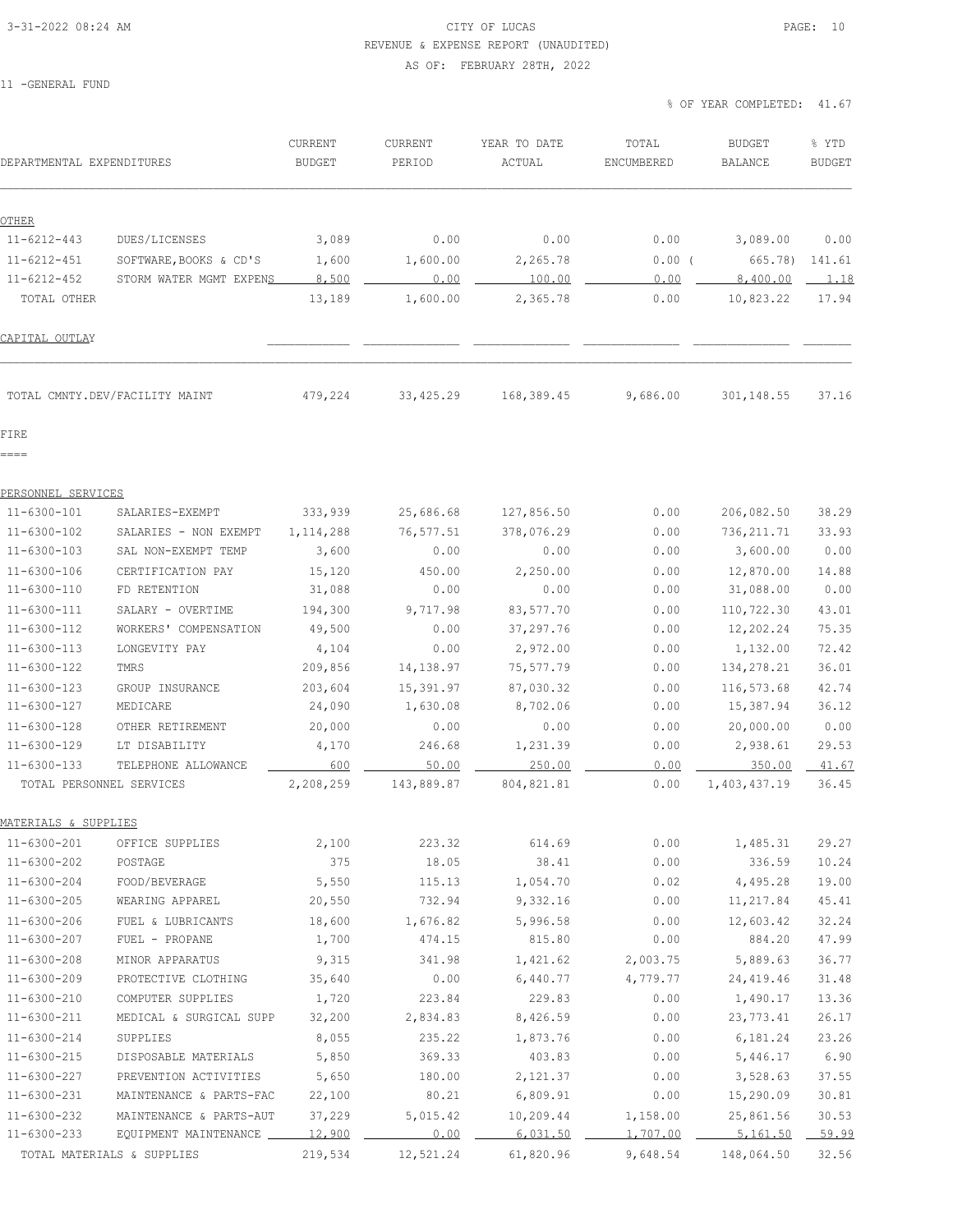### 3-31-2022 08:24 AM CITY OF LUCAS PAGE: 11 REVENUE & EXPENSE REPORT (UNAUDITED) AS OF: FEBRUARY 28TH, 2022

11 -GENERAL FUND

| DEPARTMENTAL EXPENDITURES      |                                    | CURRENT<br><b>BUDGET</b> | CURRENT<br>PERIOD | YEAR TO DATE<br>ACTUAL | TOTAL<br>ENCUMBERED | <b>BUDGET</b><br><b>BALANCE</b> | % YTD<br><b>BUDGET</b> |
|--------------------------------|------------------------------------|--------------------------|-------------------|------------------------|---------------------|---------------------------------|------------------------|
|                                |                                    |                          |                   |                        |                     |                                 |                        |
| CONTRACTS<br>$11 - 6300 - 302$ | FIRE DEPT VOL. REIMBURS            | 78,000                   | 1,780.00          | 10,345.00              | 0.00                | 67,655.00                       | 13.26                  |
|                                | 11-6300-302.100 LISD GAME COVERAGE | 6,210                    | 0.00              | 250.00                 | 0.00                | 5,960.00                        | 4.03                   |
| $11 - 6300 - 303$              | TELEPHONE                          | 5,160                    | 425.27            | 2,126.35               | 0.00                | 3,033.65                        | 41.21                  |
| $11 - 6300 - 304$              | INTERNET                           | 6,600                    | 475.00            | 2,375.00               | 0.00                | 4,225.00                        | 35.98                  |
| $11 - 6300 - 307$              | TRAVEL/PROFESSIONAL DEV            | 46,514                   | 2,385.00          | 12,148.03              | 6,570.00            | 27,795.97                       | 40.24                  |
| $11 - 6300 - 309$              | PROFESSIONAL SERVICES              | 143,731                  | 4,383.45          | 73,791.23              | 16,545.94           | 53, 393.83                      | 62.85                  |
| $11 - 6300 - 310$              | SCBA                               | 36,350                   | 19,952.31         | 37,482.91              | $0.00$ (            | 1,132.91)                       | 103.12                 |
| $11 - 6300 - 312$              | PARAMEDIC SCHOOL                   | 1,200                    | 0.00              | 0.00                   | 0.00                | 1,200.00                        | 0.00                   |
| $11 - 6300 - 313$              | MAINTENANCE AGREEMENTS             | 16,705                   | 3,173.05          | 12,945.13              | 2,471.52            | 1,288.35                        | 92.29                  |
| $11 - 6300 - 316$              | 911 DISPATCH                       | 83,500                   | 0.00              | 83,500.00              | 0.00                | 0.00                            | 100.00                 |
| $11 - 6300 - 323$              | CELL PHONE                         | 10,000                   | 757.48            | 3,795.13               | 0.00                | 6,204.87                        | 37.95                  |
| $11 - 6300 - 325$              | GENERAL LIABILITY PREMI            | 22,000                   | 0.00              | 22,000.00              | 0.00                | 0.00                            | 100.00                 |
| $11 - 6300 - 331$              | UTILITIES, ELECTRIC                | 27,000                   | 1,744.62          | 6,470.66               | 0.00                | 20,529.34                       | 23.97                  |
| $11 - 6300 - 333$              | UTILITIES, WATER                   | 4,750                    | 349.42            | 2,065.64               | 0.00                | 2,684.36                        | 43.49                  |
| 11-6300-337                    | PAGER SERVICE                      | 700                      | 0.00              | 0.00                   | 0.00                | 700.00                          | 0.00                   |
| $11 - 6300 - 346$              | EQUIPMENT RENTAL                   | 470                      | 0.00              | 0.00                   | 0.00                | 470.00                          | 0.00                   |
| TOTAL CONTRACTS                |                                    | 488,890                  | 35, 425.60        | 269,295.08             | 25,587.46           | 194,007.46                      | 60.32                  |
| OTHER                          |                                    |                          |                   |                        |                     |                                 |                        |
| $11 - 6300 - 420$              | EQUIPMENT NON-CAPITAL              | 7,500                    | 0.00              | 4,476.01               | 2,365.37            | 658.62                          | 91.22                  |
| $11 - 6300 - 441$              | APPRECIATION & AWARDS              | 4,000                    | 72.90             | 1,194.32               | 0.00                | 2,805.68                        | 29.86                  |
| $11 - 6300 - 443$              | DUES/LICENSES                      | 7,055                    | 34.00             | 3,683.04               | 0.00                | 3,371.96                        | 52.20                  |
| $11 - 6300 - 447$              | EMERGENCY MANAGEMENT SE            | 8,689                    | 0.00              | 6,009.00               | 0.00                | 2,680.00                        | 69.16                  |
| $11 - 6300 - 448$              | REHAB TRAINING & EQUIPM            | 950                      | 0.00              | 28.00                  | 0.00                | 922.00                          | 2.95                   |
| $11 - 6300 - 451$              | SOFTWARE, BOOKS & CD'S             | 3,500                    | 1,600.00          | 1,600.00               | 0.00                | 1,900.00                        | 45.71                  |
| $11 - 6300 - 452$              | HARDWARE & TELECOM                 | 12,150                   | 0.00              | 0.00                   | 231.66              | 11,918.34                       | 1.91                   |
| TOTAL OTHER                    |                                    | 43,844                   | 1,706.90          | 16,990.37              | 2,597.03            | 24,256.60                       | 44.68                  |
| <u>CAPITAL OUTLAY</u>          |                                    |                          |                   |                        |                     |                                 |                        |
| $11 - 8300 - 420$              | CAP OUTLAY EQUIPMENT               | 50,000                   | 0.00              | 0.00                   | 0.00                | 50,000.00                       | 0.00                   |
| $11 - 8300 - 421$              | FIRE DEPARTMENT VEHICLE            | 80,600                   | 0.00              | 0.00                   |                     | 161,380.00 (80,780.00) 200.22   |                        |
| $11 - 8300 - 452$              | HARDWARE AND TELECOMMUN            | 31,000                   | 8,487.05          | 8,487.05               | 20,081.52           | 2,431.43                        | 92.16                  |
| TOTAL CAPITAL OUTLAY           |                                    | 161,600                  | 8,487.05          | 8,487.05               | 181,461.52 (        | 28, 348.57) 117.54              |                        |
| TOTAL FIRE                     |                                    | 3, 122, 127              | 202,030.66        | 1, 161, 415.27         | 219,294.55          | 1,741,417.18                    | 44.22                  |
| NON-DEPART. EXPENDITURES       |                                    |                          |                   |                        |                     |                                 |                        |
| --------------------------     |                                    |                          |                   |                        |                     |                                 |                        |
| PERSONNEL SERVICES             |                                    |                          |                   |                        |                     |                                 |                        |
| MATERIALS & SUPPLIES           |                                    |                          |                   |                        |                     |                                 |                        |
| 11-6999-214                    | CLEANING SUPPLIES                  | 1,500                    | 0.00              | 1,500.00               | 0.00                | 0.00                            | 100.00                 |
| 11-6999-231                    | FACILITY MAINTENANCE               | 28,800                   | <u>1,116.55</u>   | 5,442.94               | 0.00                | 23,357.06                       | 18.90                  |
| TOTAL MATERIALS & SUPPLIES     |                                    | 30,300                   | 1,116.55          | 6,942.94               | 0.00                | 23,357.06                       | 22.91                  |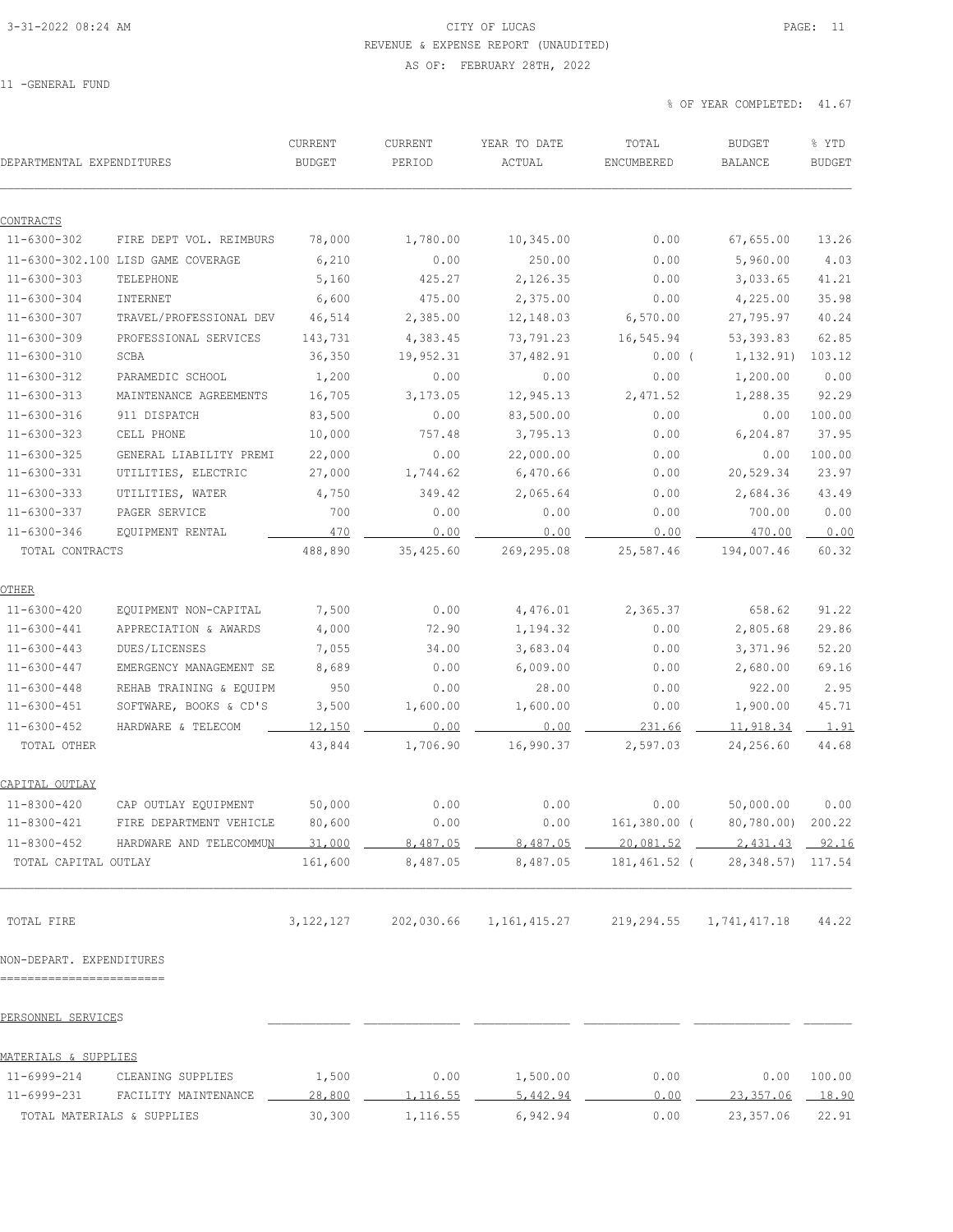### 3-31-2022 08:24 AM CITY OF LUCAS PAGE: 12 REVENUE & EXPENSE REPORT (UNAUDITED) AS OF: FEBRUARY 28TH, 2022

11 -GENERAL FUND

| DEPARTMENTAL EXPENDITURES      |                                   | CURRENT<br><b>BUDGET</b> | CURRENT<br>PERIOD | YEAR TO DATE<br>ACTUAL | TOTAL<br>ENCUMBERED | <b>BUDGET</b><br>BALANCE                 | % YTD<br><b>BUDGET</b> |
|--------------------------------|-----------------------------------|--------------------------|-------------------|------------------------|---------------------|------------------------------------------|------------------------|
|                                |                                   |                          |                   |                        |                     |                                          |                        |
| CONTRACTS<br>$11 - 6999 - 303$ | TELEPHONE                         | 12,000                   | 908.40            | 4,542.00               | 0.00                | 7,458.00                                 | 37.85                  |
| $11 - 6999 - 305$              | SOFTWARE SUPPORT/MAINT            | 72,292                   | 6,024.37          | 30, 121.85             | 42,170.15           | 0.00                                     | 100.00                 |
| $11 - 6999 - 306$              | SOFTWARE MAINTENANCE              | 17,484                   | 1,333.63          | 6,668.15               | 9,615.85            | 1,200.00                                 | 93.14                  |
| $11 - 6999 - 308$              | CLEANING & PEST CONTROL           | 18,300                   | 299.00            | 7,324.00               | 10,135.00           | 841.00                                   | 95.40                  |
| $11 - 6999 - 309$              | PROFESSIONAL SERVICES             | 4,560                    | 0.00              | 4,219.92               | 0.00                | 340.08                                   | 92.54                  |
| $11 - 6999 - 310$              | ATTORNEY FEES/CONSULTIN           | 100,000                  | 8,048.83          | 40,887.70              | 0.00                | 59, 112.30                               | 40.89                  |
| $11 - 6999 - 323$              | STREAKER RESTORATION              | 10,000                   | 0.00              | 0.00                   | 0.00                | 10,000.00                                | 0.00                   |
| 11-6999-326                    | POLICE PROTECTION                 | 250,000                  | 0.00              | 0.00                   | 226,388.00          | 23,612.00                                | 90.56                  |
| 11-6999-331                    | UTILITIES, ELECTRICAL             | 8,400                    | 566.17            | 2,168.42               | 0.00                | 6,231.58                                 | 25.81                  |
| $11 - 6999 - 333$              | UTILITIES, WATER                  | 1,200                    | 35.17             | 193.16                 | 0.00                | 1,006.84                                 | 16.10                  |
| 11-6999-336                    | ANIMAL CONTROL & SHELTE           | 35,000                   | 0.00              | 17,000.00              | 17,000.00           | 1,000.00                                 | 97.14                  |
| TOTAL CONTRACTS                |                                   | 529,236                  | 17,215.57         | 113, 125.20            | 305,309.00          | 110,801.80                               | 79.06                  |
| OTHER                          |                                   |                          |                   |                        |                     |                                          |                        |
| 11-6999-451                    | SOFTWARE                          | 7,500                    | 466.40            | 1,530.65               | 0.00                | 5,969.35                                 | 20.41                  |
| 11-6999-452                    | HARDWARE AND TELECOMMUN           | 11,600                   | 0.00              | 649.99                 | 3,985.68            | 6,964.33                                 | 39.96                  |
| $11 - 6999 - 499$              | COVID-19 EXPENDITURES             | $\overline{0}$           | 0.00              | 0.00                   | $0.02$ (            |                                          | $0.02)$ $0.00$         |
| TOTAL OTHER                    |                                   | 19,100                   | 466.40            | 2,180.64               | 3,985.70            | 12,933.66                                | 32.28                  |
| NON DEPARTMENTAL EXPENSE       |                                   |                          |                   |                        |                     |                                          |                        |
| CAPITAL OUTLAY                 |                                   |                          |                   |                        |                     |                                          |                        |
| 11-8999-452                    | HARDWARE AND TELECOMMUN           | 11,000                   | 0.00              | 0.00                   | 9,462.50            | 1,537.50                                 | 86.02                  |
| TOTAL CAPITAL OUTLAY           |                                   | 11,000                   | 0.00              | 0.00                   | 9,462.50            | 1,537.50                                 | 86.02                  |
|                                | TOTAL NON-DEPART. EXPENDITURES    | 589,636                  | 18,798.52         | 122, 248.78            | 318,757.20          | 148,630.02                               | 74.79                  |
| TOTAL EXPENDITURES             |                                   | 7,341,612                | 431,639.06        | 2,859,032.56           | 752,353.79          | 3,730,225.15                             | 49.19                  |
|                                | REVENUE OVER/(UNDER) EXPENDITURES | 3,540                    | 486, 991.85       | $2,007,655.70$ (       |                     | 752, 353.79) ( 1, 251, 762.41) 5, 465.52 |                        |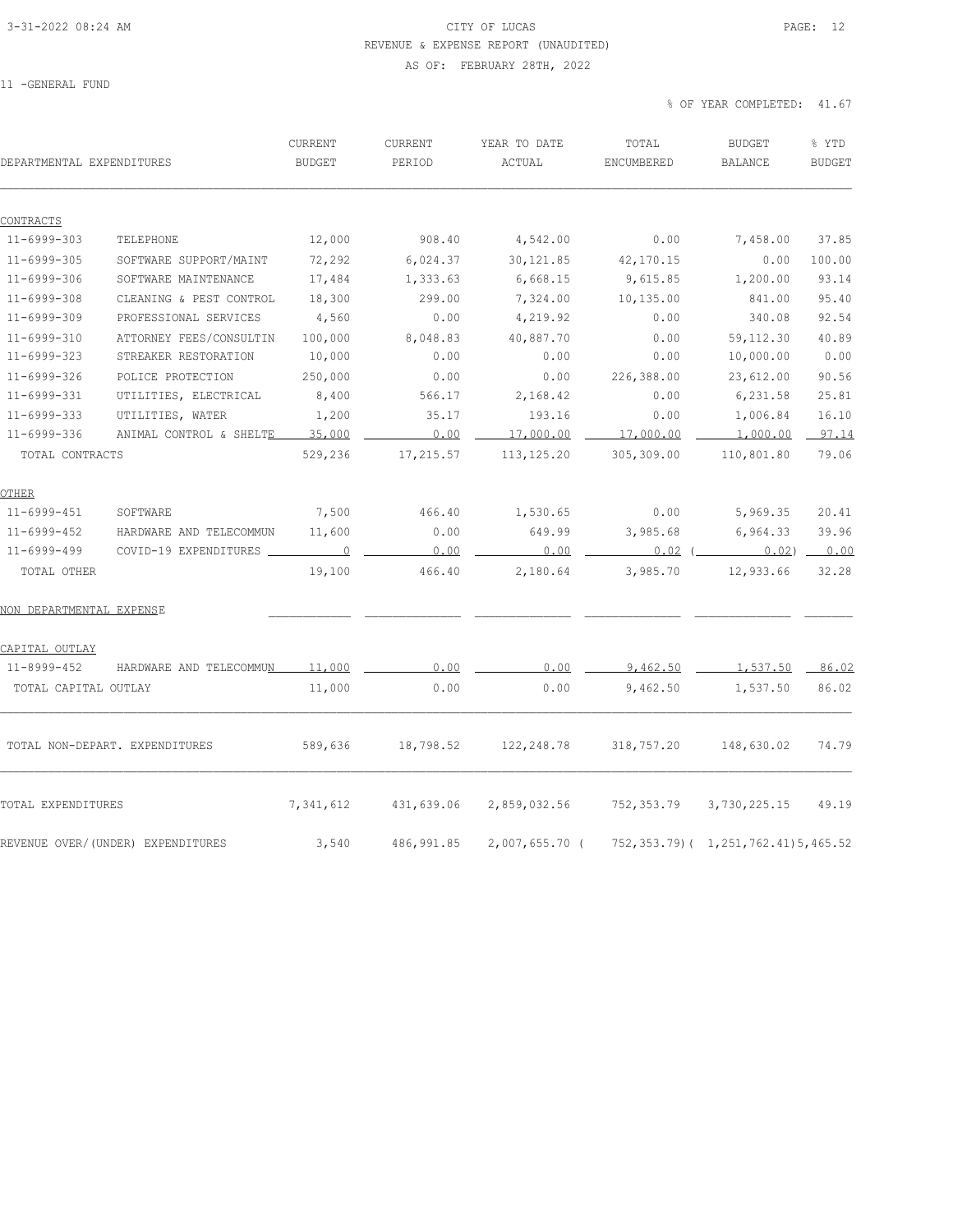### 3-31-2022 08:24 AM CITY OF LUCAS PAGE: 1 REVENUE & EXPENSE REPORT (UNAUDITED)

#### AS OF: FEBRUARY 28TH, 2022

# 15 -LUCAS FIRE DISTRICT

|                                      | CURRENT<br><b>BUDGET</b> | CURRENT<br>PERIOD  | YEAR TO DATE<br>ACTUAL | TOTAL<br>ENCUMBERED | <b>BUDGET</b><br><b>BALANCE</b> | % YTD<br><b>BUDGET</b> |
|--------------------------------------|--------------------------|--------------------|------------------------|---------------------|---------------------------------|------------------------|
| REVENUE SUMMARY                      |                          |                    |                        |                     |                                 |                        |
| OTHER TAXES<br>MISCELLANEOUS REVENUE | 450,000<br>0             | 56,206.77<br>20.37 | 256,299.42<br>73.20    | 0.00<br>$0.00$ (    | 193,700.58<br>73.20)            | 56.96<br>0.00          |
| TOTAL REVENUES                       | 450,000                  | 56,227.14          | 256, 372.62            | 0.00                | 193,627.38                      | 56.97                  |
| EXPENDITURE SUMMARY                  |                          |                    |                        |                     |                                 |                        |
| FIRE DISTRICT                        | 450,000                  | 0.00               | 0.00                   | 0.00                | 450,000.00                      | 0.00                   |
| TOTAL EXPENDITURES                   | 450,000                  | 0.00               | 0.00                   | 0.00                | 450,000.00                      | 0.00                   |
| REVENUE OVER/(UNDER) EXPENDITURES    | 0                        | 56, 227.14         | 256, 372.62            | $0.00$ (            | 256, 372.62)                    | 0.00                   |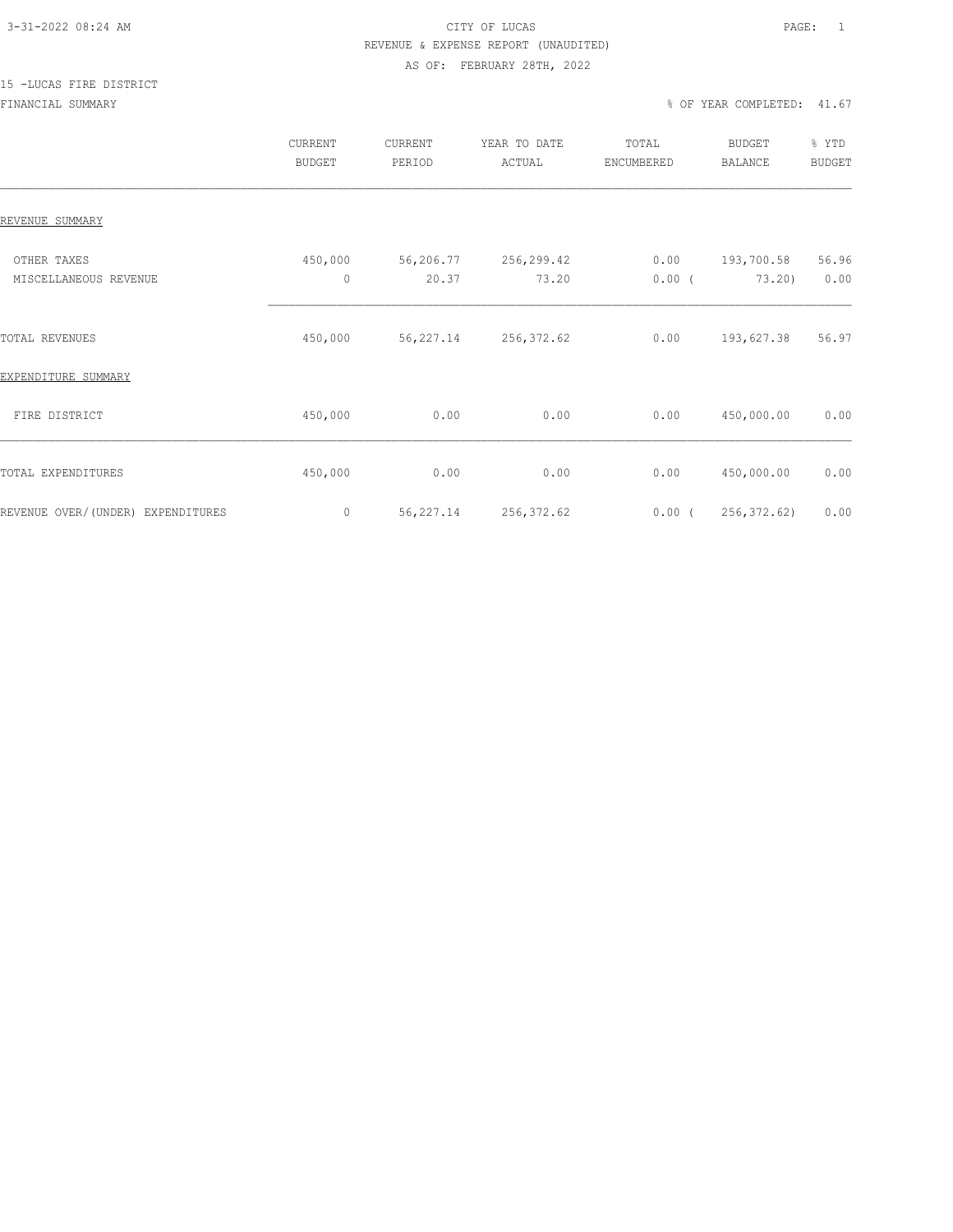#### 3-31-2022 08:24 AM CITY OF LUCAS PAGE: 2 REVENUE & EXPENSE REPORT (UNAUDITED)

### AS OF: FEBRUARY 28TH, 2022

### 15 -LUCAS FIRE DISTRICT

| REVENUES                                      | CURRENT<br>BUDGET | <b>CURRENT</b><br>PERIOD | YEAR TO DATE<br>ACTUAL | TOTAL<br>ENCUMBERED | <b>BUDGET</b><br><b>BALANCE</b> | % YTD<br><b>BUDGET</b> |
|-----------------------------------------------|-------------------|--------------------------|------------------------|---------------------|---------------------------------|------------------------|
|                                               |                   |                          |                        |                     |                                 |                        |
| OTHER TAXES                                   |                   |                          |                        |                     |                                 |                        |
| 15-4101.300 SALES TAX - FIRE DISTRICT 450,000 |                   | 56,206.77                | 256,299.42             | 0.00                | 193,700.58                      | $-56.96$               |
| TOTAL OTHER TAXES                             | 450,000           | 56,206.77                | 256,299.42             | 0.00                | 193,700.58                      | 56.96                  |
| MISCELLANEOUS REVENUE                         |                   |                          |                        |                     |                                 |                        |
| $15 - 4911$<br>INTEREST INCOME                | $\cap$            | 20.37                    | 73.20                  | 0.00                | 73.20                           | 0.00                   |
| TOTAL MISCELLANEOUS REVENUE                   | $\circ$           | 20.37                    | 73.20                  | 0.00(               | 73,20)                          | 0.00                   |
|                                               |                   |                          |                        |                     |                                 |                        |
| TOTAL REVENUE                                 | 450,000           | 56,227.14                | 256,372.62             | 0.00                | 193,627.38                      | 56.97                  |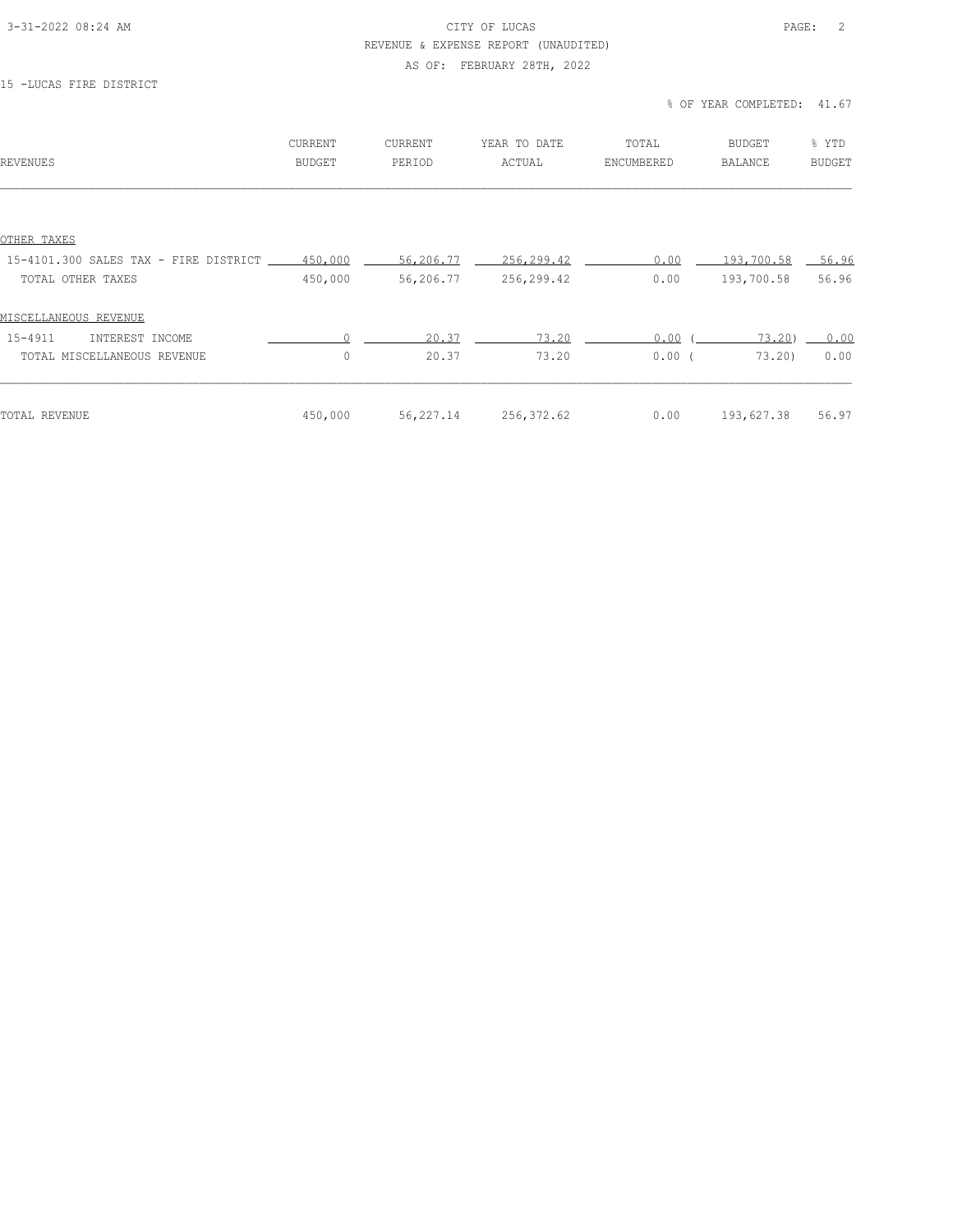#### 3-31-2022 08:24 AM CITY OF LUCAS PAGE: 3 REVENUE & EXPENSE REPORT (UNAUDITED)

AS OF: FEBRUARY 28TH, 2022

### 15 -LUCAS FIRE DISTRICT

% OF YEAR COMPLETED: 41.67

| DEPARTMENTAL EXPENDITURES | <b>CURRENT</b> | <b>CURRENT</b> | YEAR TO DATE | TOTAL      | BUDGET  | % YTD  |
|---------------------------|----------------|----------------|--------------|------------|---------|--------|
|                           | BUDGET         | PERIOD         | ACTUAL       | ENCUMBERED | BALANCE | BUDGET |
|                           |                |                |              |            |         |        |

### FIRE DISTRICT

=============

| NON DEPARTMENTAL EXPENSE               |         |           |             |          |             |      |
|----------------------------------------|---------|-----------|-------------|----------|-------------|------|
| 15-6500-998<br>SERVICE CONTRACT - TRSF | 450,000 | 0.00      | 0.00        | 0.00     | 450,000.00  | 0.00 |
| TOTAL NON DEPARTMENTAL EXPENSE         | 450,000 | 0.00      | 0.00        | 0.00     | 450,000.00  | 0.00 |
| TOTAL FIRE DISTRICT                    | 450,000 | 0.00      | 0.00        | 0.00     | 450,000.00  | 0.00 |
|                                        |         |           |             |          |             |      |
| TOTAL EXPENDITURES                     | 450,000 | 0.00      | 0.00        | 0.00     | 450,000.00  | 0.00 |
| REVENUE OVER/(UNDER) EXPENDITURES      | 0       | 56,227.14 | 256, 372.62 | $0.00$ ( | 256,372.62) | 0.00 |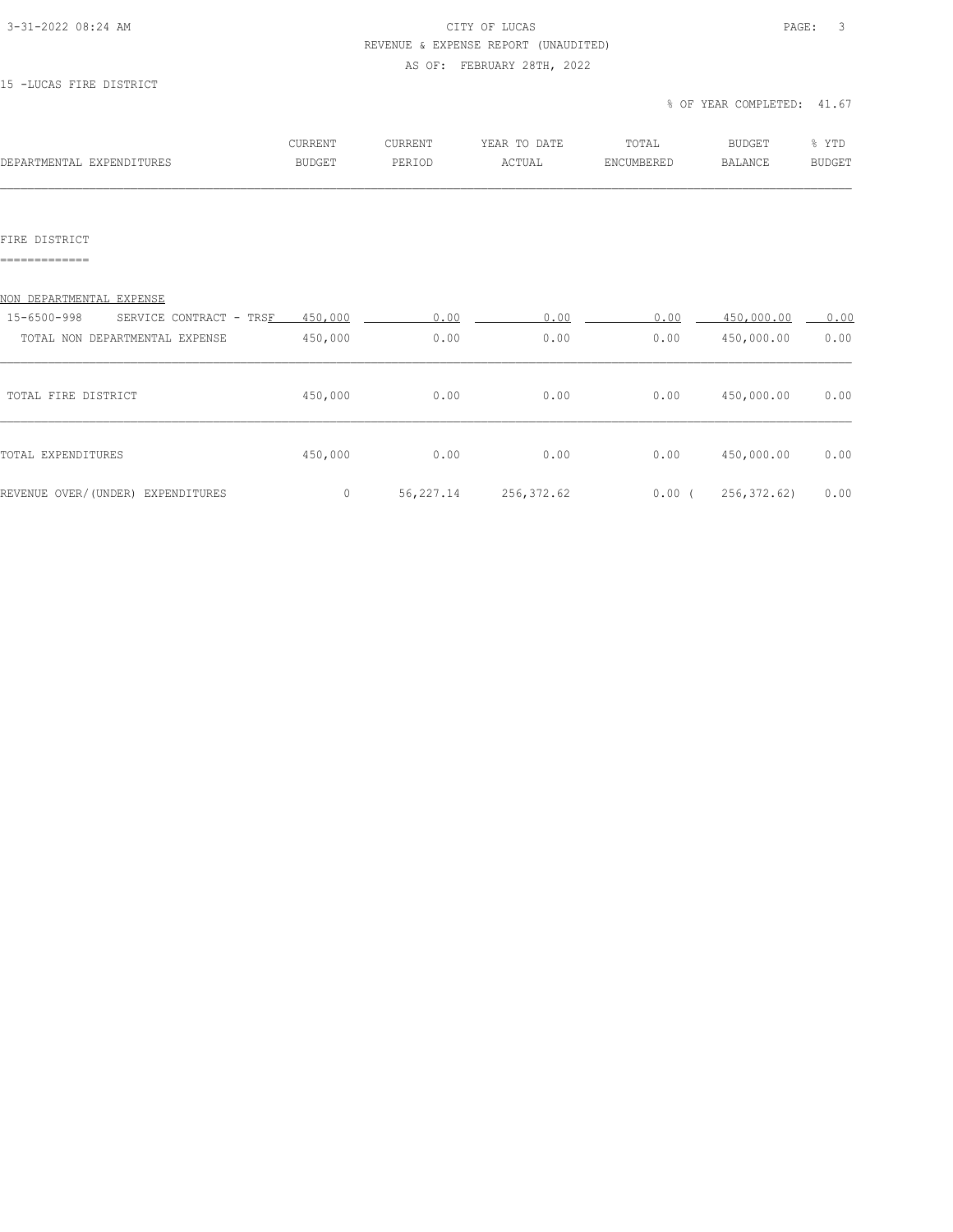# 3-31-2022 08:24 AM CITY OF LUCAS PAGE: 1 REVENUE & EXPENSE REPORT (UNAUDITED)

#### AS OF: FEBRUARY 28TH, 2022

### 21 -CAPITAL IMPROVEMENTS FUND FINANCIAL SUMMARY % OF YEAR COMPLETED: 41.67

|                                   | CURRENT<br><b>BUDGET</b> | <b>CURRENT</b><br>PERIOD  | YEAR TO DATE<br>ACTUAL | TOTAL<br>ENCUMBERED                                  | BUDGET<br>BALANCE | % YTD<br><b>BUDGET</b> |
|-----------------------------------|--------------------------|---------------------------|------------------------|------------------------------------------------------|-------------------|------------------------|
| REVENUE SUMMARY                   |                          |                           |                        |                                                      |                   |                        |
| MISCELLANEOUS REVENUE             | 6,000                    | 786.54                    | 3,754.72               | 0.00                                                 | 2,245.28          | 62.58                  |
| <b>TOTAL REVENUES</b>             | 6,000                    | 786.54                    | 3,754.72               | 0.00                                                 | 2,245.28          | 62.58                  |
| EXPENDITURE SUMMARY               |                          |                           |                        |                                                      |                   |                        |
| P WORKS - OPERATIONS              | 363,789                  | 12,514.00                 |                        | 511,905.81  1,196,791.82  ( 1,344,908.63)  469.69    |                   |                        |
| TOTAL EXPENDITURES                | 363,789                  | 12,514.00                 |                        | 511,905.81  1,196,791.82  ( 1,344,908.63)  469.69    |                   |                        |
| REVENUE OVER/(UNDER) EXPENDITURES |                          | $357,789$ ( $11,727.46$ ( |                        | 508, 151.09) ( 1, 196, 791.82) 1, 347, 153.91 476.52 |                   |                        |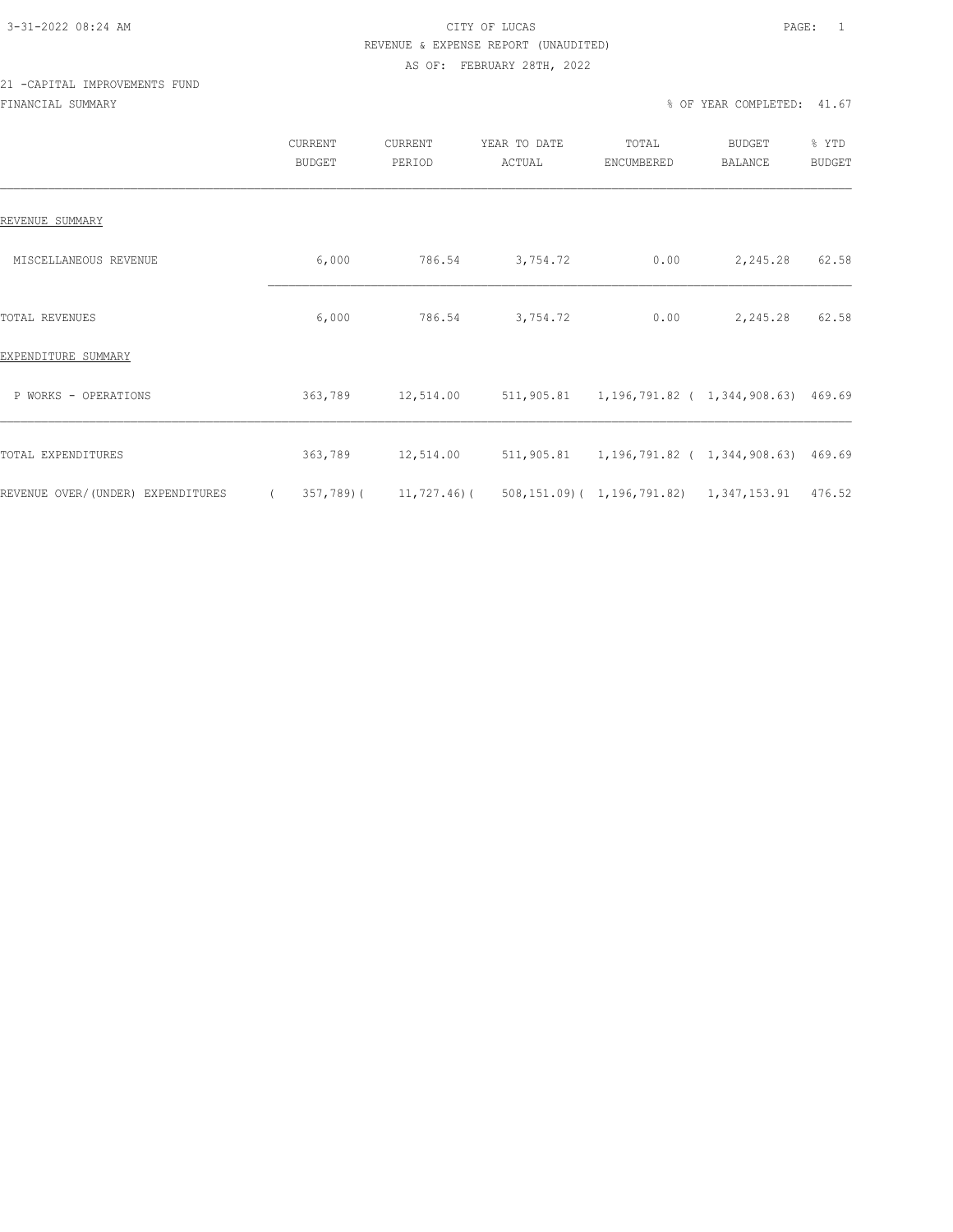#### 3-31-2022 08:24 AM CITY OF LUCAS PAGE: 2 REVENUE & EXPENSE REPORT (UNAUDITED)

### AS OF: FEBRUARY 28TH, 2022

21 -CAPITAL IMPROVEMENTS FUND

| REVENUES                       | CURRENT<br><b>BUDGET</b> | <b>CURRENT</b><br>PERIOD | YEAR TO DATE<br>ACTUAL | TOTAL<br>ENCUMBERED | <b>BUDGET</b><br><b>BALANCE</b> | % YTD<br><b>BUDGET</b> |
|--------------------------------|--------------------------|--------------------------|------------------------|---------------------|---------------------------------|------------------------|
|                                |                          |                          |                        |                     |                                 |                        |
| FEES & SERVICE CHARGES         |                          |                          |                        |                     |                                 |                        |
| INTERGOVERNMENTAL              |                          |                          |                        |                     |                                 |                        |
| <u>MISCELLANEOUS REVENUE</u>   |                          |                          |                        |                     |                                 |                        |
| $21 - 4911$<br>INTEREST INCOME | 6,000                    | 786.54                   | 3,754.72               | 0.00                | 2,245.28                        | $-62.58$               |
| TOTAL MISCELLANEOUS REVENUE    | 6,000                    | 786.54                   | 3,754.72               | 0.00                | 2,245.28                        | 62.58                  |
| TOTAL REVENUE                  | 6,000                    | 786.54                   | 3,754.72               | 0.00                | 2,245.28                        | 62.58                  |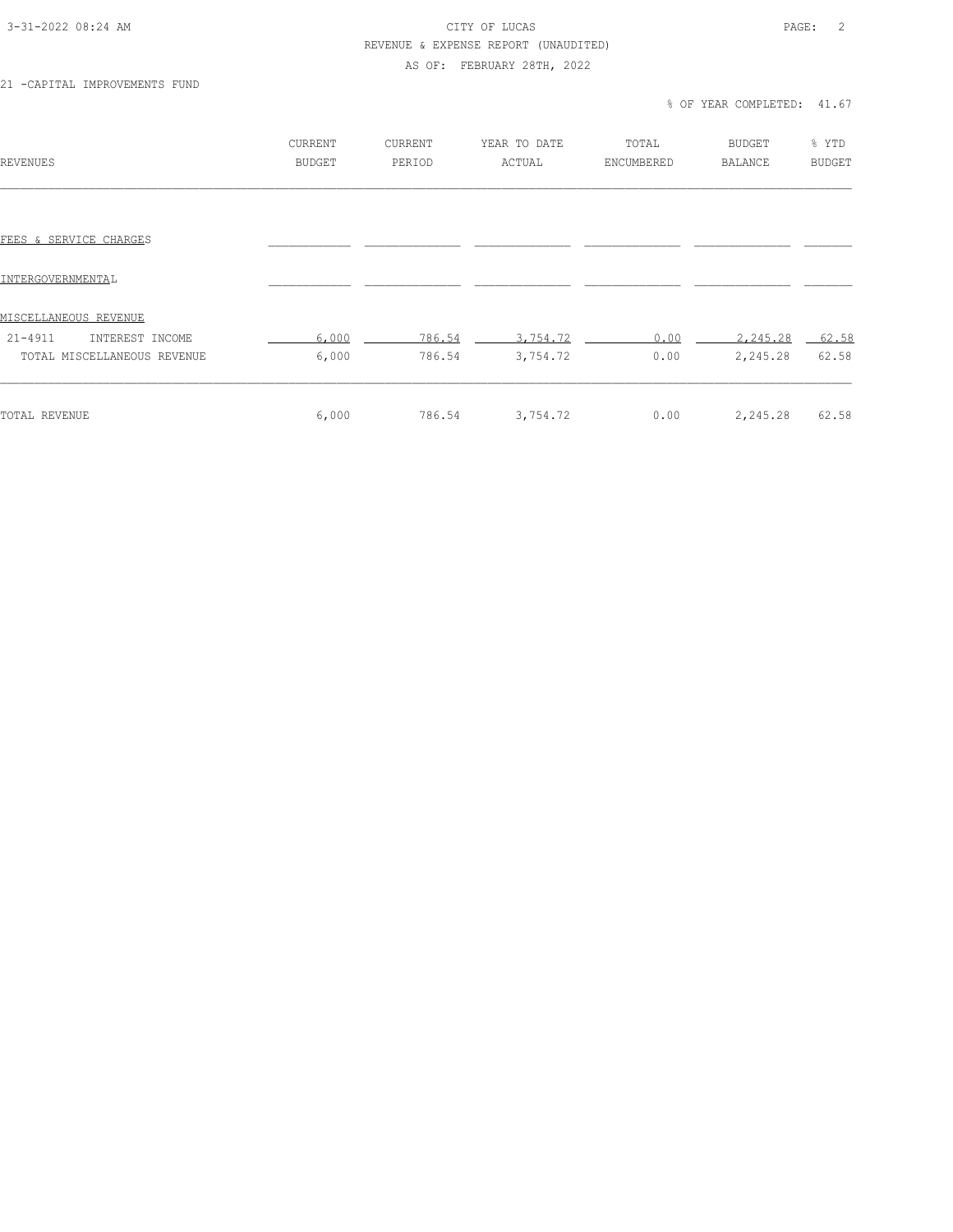## 3-31-2022 08:24 AM CITY OF LUCAS PAGE: 3 REVENUE & EXPENSE REPORT (UNAUDITED)

AS OF: FEBRUARY 28TH, 2022

21 -CAPITAL IMPROVEMENTS FUND

| DEPARTMENTAL EXPENDITURES                       | CURRENT<br><b>BUDGET</b> | CURRENT<br>PERIOD | YEAR TO DATE<br>ACTUAL | TOTAL<br>ENCUMBERED                                  | <b>BUDGET</b><br>BALANCE    | % YTD<br><b>BUDGET</b> |
|-------------------------------------------------|--------------------------|-------------------|------------------------|------------------------------------------------------|-----------------------------|------------------------|
| P WORKS - OPERATIONS                            |                          |                   |                        |                                                      |                             |                        |
| CAPITAL OUTLAY                                  |                          |                   |                        |                                                      |                             |                        |
| 21-8210-490.125 ELEVATED W TOWER/HYDRAU         | $\overline{0}$           | 0.00              | 0.00                   | $1,750.00$ ( $1,750.00$ )                            |                             | 0.00                   |
| 21-8210-490.128 NORTH PUMP STATION PROJ         | $\circ$                  | 10,914.00         | 20,738.92              | $0.00$ (                                             | 20,738.92)                  | 0.00                   |
| 21-8210-490.129 BAIT SHOP WATERLINE REL         | $\mathbf{0}$             | 1,600.00          | 10,357.25              | 13,182.50 (                                          | 23,539.75)                  | 0.00                   |
| 21-8210-490.130 MCGARITY STEM REPLACEME         | 57,300                   | 0.00              | 11,937.50              | 38,672.50                                            | 6,690.00                    | 88.32                  |
| 21-8210-491.127 WINNING FOREST VIEW TO          | $\circ$                  | 0.00              | 540.00                 | 27,087.24 (                                          | 27,627.24)                  | 0.00                   |
| 21-8210-491.134 STINSON RD/MUDDY CREEK          | $\circ$                  | 0.00              | 95,675.00              |                                                      | $166, 925.00$ ( 262,600.00) | 0.00                   |
| 21-8210-491.135 SNIDER LN/WHITE R CREEK         | 0                        | 0.00              | 6,500.00               |                                                      | 41,358.00 (47,858.00)       | 0.00                   |
| 21-8210-491.136 WEST LUCAS RD                   | $\circ$                  | 0.00              | 366, 157. 14           |                                                      | 907,816.58 ( 1,273,973.72)  | 0.00                   |
| 21-8210-491.300 BLONDY JHUNE RD ALIGNME         | 306,489                  | 0.00              |                        | $0.00$ $0.00$ $306,489.00$                           |                             | 0.00                   |
| TOTAL CAPITAL OUTLAY                            | 363,789                  | 12,514.00         |                        | 511,905.81  1,196,791.82  ( 1,344,908.63)  469.69    |                             |                        |
| TOTAL P WORKS - OPERATIONS                      |                          | 363,789 12,514.00 |                        | 511,905.81  1,196,791.82  ( 1,344,908.63)  469.69    |                             |                        |
| DEBT SERVICES<br>-------------                  |                          |                   |                        |                                                      |                             |                        |
| DEBT SERVICE                                    |                          |                   |                        |                                                      |                             |                        |
| NON-DEPART. EXPENDITURES                        |                          |                   |                        |                                                      |                             |                        |
| NON DEPARTMENTAL EXPENSE                        |                          |                   |                        |                                                      |                             |                        |
| TOTAL EXPENDITURES                              | 363,789                  | 12,514.00         |                        | 511,905.81  1,196,791.82  ( 1,344,908.63)  469.69    |                             |                        |
| REVENUE OVER/(UNDER) EXPENDITURES<br>$\sqrt{2}$ | 357,789)(                | 11,727.46)(       |                        | 508, 151.09) ( 1, 196, 791.82) 1, 347, 153.91 476.52 |                             |                        |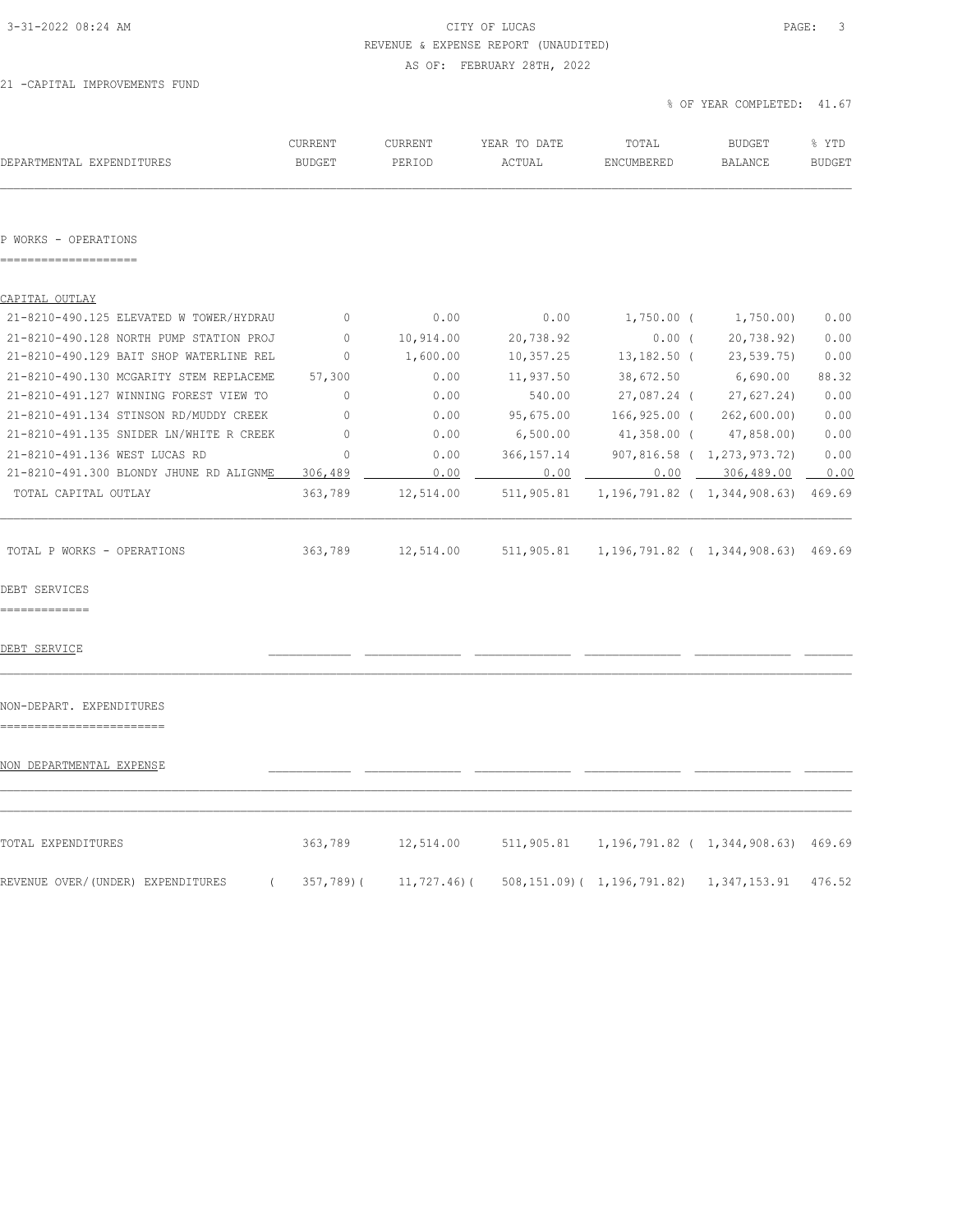### 3-31-2022 08:24 AM CITY OF LUCAS PAGE: 1 REVENUE & EXPENSE REPORT (UNAUDITED) AS OF: FEBRUARY 28TH, 2022

#### 51 -WATER FUND

FINANCIAL SUMMARY % OF YEAR COMPLETED: 41.67

|                                   | CURRENT<br><b>BUDGET</b> | CURRENT<br>PERIOD | YEAR TO DATE<br>ACTUAL | TOTAL<br>ENCUMBERED                            | <b>BUDGET</b><br><b>BALANCE</b> | % YTD<br><b>BUDGET</b> |
|-----------------------------------|--------------------------|-------------------|------------------------|------------------------------------------------|---------------------------------|------------------------|
| REVENUE SUMMARY                   |                          |                   |                        |                                                |                                 |                        |
| FEES & SERVICE CHARGES            | 5,253,061                | 361,798.76        | 2,228,702.66           | 0.00                                           | 3,024,358.34                    | 42.43                  |
| IMPACT FEES                       | 250,000                  | 0.00              | 0.00                   | 0.00                                           | 250,000.00                      | 0.00                   |
| MISCELLANEOUS REVENUE             | 17,600                   | 669.66            | 2,288.75               | 0.00                                           | 15, 311.25                      | 13.00                  |
| <b>TOTAL REVENUES</b>             | 5,520,661                | 362,468.42        | 2,230,991.41           | 0.00                                           | 3,289,669.59                    | 40.41                  |
| EXPENDITURE SUMMARY               |                          |                   |                        |                                                |                                 |                        |
| WATER - OPERATIONS                | 4,121,951                | 301,033.63        | 1,525,049.87           | 1,520,825.47                                   | 1,076,075.66                    | 73.89                  |
| WATER - ENGINEERING               | 321,191                  | 8,637.50          | 44,993.92              | 63,800.00                                      | 212,397.08                      | 33.87                  |
| DEBT SERVICES                     | $672,736$ (              | 54.83)            | 588,502.92             | 0.00                                           | 84,233.08                       | 87.48                  |
| <b>TOTAL EXPENDITURES</b>         | 5, 115, 878              | 309,616.30        | 2,158,546.71           | 1,584,625.47                                   | 1,372,705.82                    | 73.17                  |
| REVENUE OVER/(UNDER) EXPENDITURES | 404,783                  | 52,852.12         |                        | 72,444.70 ( 1,584,625.47) 1,916,963.77 373.58- |                                 |                        |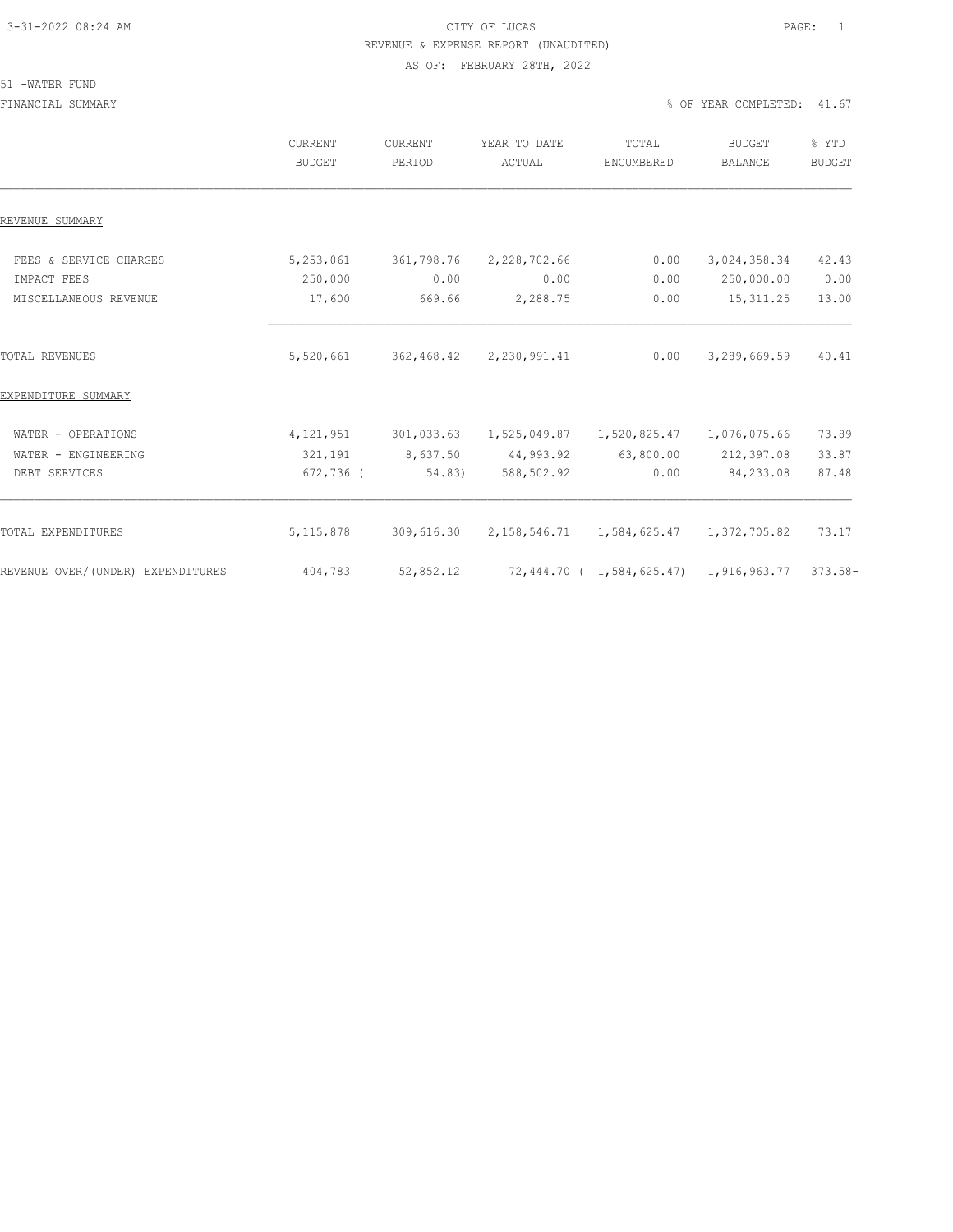### 3-31-2022 08:24 AM CITY OF LUCAS PAGE: 2 REVENUE & EXPENSE REPORT (UNAUDITED) AS OF: FEBRUARY 28TH, 2022

51 -WATER FUND

| REVENUES          |                                     | CURRENT<br>BUDGET | CURRENT<br>PERIOD | YEAR TO DATE<br>ACTUAL | TOTAL<br>ENCUMBERED | BUDGET<br>BALANCE | % YTD<br><b>BUDGET</b> |
|-------------------|-------------------------------------|-------------------|-------------------|------------------------|---------------------|-------------------|------------------------|
|                   |                                     |                   |                   |                        |                     |                   |                        |
|                   | FEES & SERVICE CHARGES              |                   |                   |                        |                     |                   |                        |
| $51 - 4461$       | WATER REVENUE                       | 4,353,461         | 251,530.40        | 1,756,266.62           | 0.00                | 2,597,194.38      | 40.34                  |
| $51 - 4462$       | WATER TAPS & BORES                  | 3,000             | 0.00              | 0.00                   | 0.00                | 3,000.00          | 0.00                   |
| $51 - 4463$       | PENALTY & INTEREST-CUST ACC         | 35,000            | 2,525.00          | 13,825.00              | 0.00                | 21,175.00         | 39.50                  |
| $51 - 4467$       | WATER METER                         | 150,000           | 39,800.00         | 116,800.00             | 0.00                | 33,200.00         | 77.87                  |
| $51 - 4468$       | WATER METER REPAIR/UPGRADE          | 6,000             | 1,200.00          | 1,800.00               | 0.00                | 4,200.00          | 30.00                  |
| $51 - 4469$       | WASTEWATER FEES                     | 54,000            | 5,911.30          | 52,439.40              | 0.00                | 1,560.60          | 97.11                  |
| $51 - 4470$       | WATER - REREADS/CHARTING            | 100               | 0.00              | 25.00                  | 0.00                | 75.00             | 25.00                  |
| $51 - 4478$       | TRASH SERVICE                       | 648,000           | 60,232.06         | 284,546.64             | 0.00                | 363, 453.36       | 43.91                  |
| $51 - 4497$       | FH METER RENTAL INCOME              | 3,500             | 600.00            | 3,000.00               | 0.00                | 500.00            | 85.71                  |
|                   | TOTAL FEES & SERVICE CHARGES        | 5,253,061         | 361,798.76        | 2,228,702.66           | 0.00                | 3,024,358.34      | 42.43                  |
| IMPACT FEES       |                                     |                   |                   |                        |                     |                   |                        |
| $51 - 4500$       | IMPACT FEE REVENUE                  | 250,000           | 0.00              | 0.00                   | 0.00                | 250,000.00        | 0.00                   |
|                   | TOTAL IMPACT FEES                   | 250,000           | 0.00              | 0.00                   | 0.00                | 250,000.00        | 0.00                   |
|                   | REVENUE/CONTRIBUTIONS               |                   |                   |                        |                     |                   |                        |
| INTERGOVERNMENTAL |                                     |                   |                   |                        |                     |                   |                        |
|                   | MISCELLANEOUS REVENUE               |                   |                   |                        |                     |                   |                        |
| $51 - 4911$       | INTEREST INCOME                     | 7,200             | 624.52            | 2, 113.33              | 0.00                | 5,086.67          | 29.35                  |
| $51 - 4912$       | RETURN CHECK CHARGE                 | 400               | 25.00             | 75.00                  | 0.00                | 325.00            | 18.75                  |
| $51 - 4913$       | NTMWD REFUND                        | 10,000            | 0.00              | 0.00                   | 0.00                | 10,000.00         | 0.00                   |
| $51 - 4915$       | MISC REV - SALES TAX DISCO <u>U</u> | $\sim$ 0          | 20.14             | 100.42                 | 0.00                | 100.42            | 0.00                   |
|                   | TOTAL MISCELLANEOUS REVENUE         | 17,600            | 669.66            | 2,288.75               | 0.00                | 15, 311.25        | 13.00                  |
|                   |                                     |                   |                   |                        |                     |                   |                        |
| TOTAL REVENUE     |                                     | 5,520,661         | 362,468.42        | 2,230,991.41           | 0.00                | 3,289,669.59      | 40.41                  |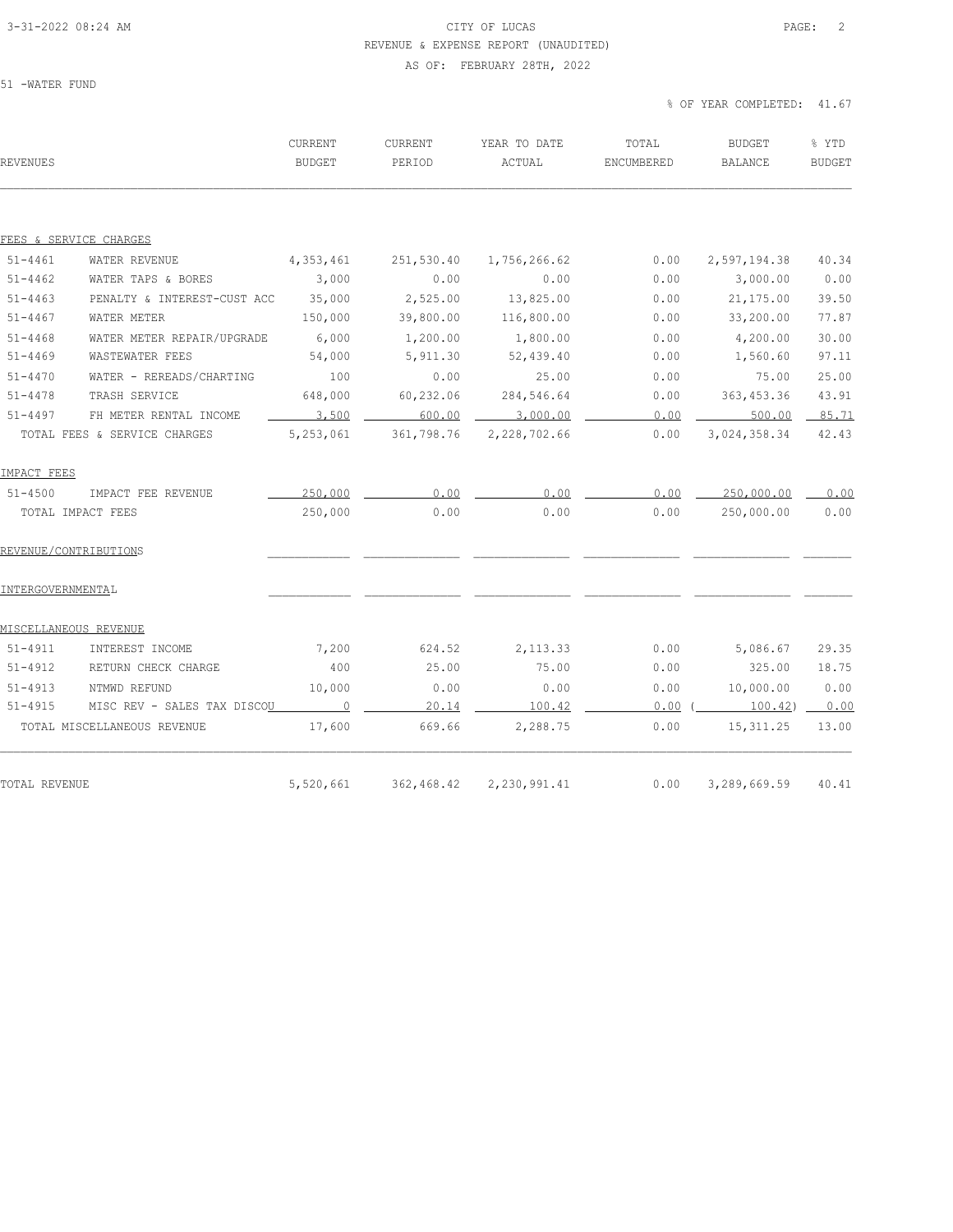### 3-31-2022 08:24 AM CITY OF LUCAS PAGE: 3 REVENUE & EXPENSE REPORT (UNAUDITED) AS OF: FEBRUARY 28TH, 2022

51 -WATER FUND

| DEPARTMENTAL EXPENDITURES                |                                                                                     | CURRENT<br><b>BUDGET</b> | CURRENT<br>PERIOD    | YEAR TO DATE<br>ACTUAL | TOTAL<br>ENCUMBERED                                        | <b>BUDGET</b><br>BALANCE | % YTD<br><b>BUDGET</b> |
|------------------------------------------|-------------------------------------------------------------------------------------|--------------------------|----------------------|------------------------|------------------------------------------------------------|--------------------------|------------------------|
|                                          |                                                                                     |                          |                      |                        |                                                            |                          |                        |
| WATER - OPERATIONS<br>------------------ |                                                                                     |                          |                      |                        |                                                            |                          |                        |
|                                          |                                                                                     |                          |                      |                        |                                                            |                          |                        |
| PERSONNEL SERVICES<br>$51 - 6400 - 101$  |                                                                                     |                          |                      |                        |                                                            |                          |                        |
|                                          | SALARIES - EXEMPT                                                                   | 197,857                  | 15,218.94            | 75,902.46              | 0.00                                                       | 121,954.54               | 38.36                  |
| $51 - 6400 - 102$<br>$51 - 6400 - 106$   | SALARIES - NON-EXEMPT<br>CERTIFICATION PAY                                          | 292,962<br>6,300         | 21, 113.66<br>475.00 | 110,220.57<br>2,375.00 | 0.00<br>0.00                                               | 182,741.43<br>3,925.00   | 37.62<br>37.70         |
| $51 - 6400 - 110$                        | PERFORMANCE/INCENTIVE P                                                             | 472                      | 0.00                 | 0.00                   | 0.00                                                       | 472.00                   | 0.00                   |
| 51-6400-111                              | OVERTIME                                                                            | 51,726                   | 5,016.54             | 16, 351.90             | 0.00                                                       | 35, 374.10               | 31.61                  |
| $51 - 6400 - 112$                        | WORKERS' COMPENSATION                                                               | 10,700                   | 0.00                 | 7,100.00               | 0.00                                                       | 3,600.00                 | 66.36                  |
| $51 - 6400 - 113$                        | LONGEVITY PAY                                                                       | 3,138                    | 0.00                 | 3,010.00               | 0.00                                                       | 128.00                   | 95.92                  |
| $51 - 6400 - 122$                        | TMRS                                                                                | 70,408                   | 5,282.46             | 26,505.59              | 0.00                                                       | 43,902.41                | 37.65                  |
| $51 - 6400 - 123$                        | GROUP INSURANCE                                                                     | 80,370                   | 6,653.33             | 37,553.60              | 0.00                                                       | 42,816.40                | 46.73                  |
| $51 - 6400 - 127$                        | MEDICARE                                                                            | 7,974                    | 587.15               | 2,917.48               | 0.00                                                       | 5,056.52                 | 36.59                  |
| $51 - 6400 - 129$                        | LT DISABILITY                                                                       | 1,425                    | 86.81                | 430.84                 | 0.00                                                       | 994.16                   | 30.23                  |
| $51 - 6400 - 141$                        | CAR ALLOWANCE                                                                       | 2,400                    | 200.00               | 1,000.00               | 0.00                                                       | 1,400.00                 | 41.67                  |
|                                          | TOTAL PERSONNEL SERVICES                                                            | 725,732                  | 54,633.89            | 283, 367.44            | 0.00                                                       | 442,364.56               | 39.05                  |
| MATERIALS & SUPPLIES                     |                                                                                     |                          |                      |                        |                                                            |                          |                        |
| $51 - 6400 - 201$                        | OFFICE SUPPLIES                                                                     | 800                      | 5.14                 | 225.25                 | 0.00                                                       | 574.75                   | 28.16                  |
| $51 - 6400 - 202$                        | POSTAGE                                                                             | 2,000                    | 240.00               | 240.00                 | 0.00                                                       | 1,760.00                 | 12.00                  |
| $51 - 6400 - 204$                        | FOOD/BEVERAGE                                                                       | 800                      | 44.46                | 253.87                 | 0.00                                                       | 546.13                   | 31.73                  |
| $51 - 6400 - 206$                        | FUEL & LUBRICANTS                                                                   | 15,500                   | 1,025.93             | 4,524.79               | 0.00                                                       | 10,975.21                | 29.19                  |
| $51 - 6400 - 208$                        | MINOR APPARATUS                                                                     | 2,700                    | 0.00                 | 0.00                   | 0.00                                                       | 2,700.00                 | 0.00                   |
| $51 - 6400 - 209$                        | PROTEC CLOTHING/UNIFORM                                                             | 8,775                    | 0.00                 | 2,700.48               | 0.00                                                       | 6,074.52                 | 30.77                  |
| $51 - 6400 - 210$                        | COMPUTER SUPPLIES                                                                   | 450                      | 270.61               | 270.61                 | 0.00                                                       | 179.39                   | 60.14                  |
| $51 - 6400 - 211$                        | MEDICAL & SURGICAL SUPP                                                             | 250                      | 0.00                 | 0.00                   | 0.00                                                       | 250.00                   | 0.00                   |
| $51 - 6400 - 212$                        | CHEMICALS                                                                           | 6,000                    | 244.10               | 1,366.25               | 0.00                                                       | 4,633.75                 | 22.77                  |
| $51 - 6400 - 223$                        | SAND, CLAY AND LOAM                                                                 | 2,000                    | 0.00                 | 0.00                   | 0.00                                                       | 2,000.00                 | 0.00                   |
| $51 - 6400 - 224$                        | ASPHALT/CONCRETE                                                                    | 6,500                    | 0.00                 | 0.00                   | 0.00                                                       | 6,500.00                 | 0.00                   |
| 51-6400-230                              | REPAIRS & MAINT. EQUIPM                                                             | 2,500                    | 0.00                 | 0.00                   | 0.00                                                       | 2,500.00                 | 0.00                   |
| $51 - 6400 - 231$                        | MAINTENANCE & PARTS-FAC                                                             | 4,500                    |                      | 980.75 2,610.15        | 0.00                                                       | 1,889.85                 | 58.00                  |
|                                          | 51-6400-232 VEHICLE & EQUIP MAINT. 7,550                                            |                          | 478.98               | 1,066.15               | 0.00                                                       | 6,483.85                 | 14.12                  |
|                                          | 51-6400-233 MAINTENANCE & PARTS-UTI 263,000 18,325.68 60,840.39 9,300.00 192,859.61 |                          |                      |                        |                                                            |                          | 26.67                  |
|                                          | 51-6400-237 TRASH SERVICE                                                           |                          |                      |                        | 576,000 48,860.35 243,895.36 344,104.64 (12,000.00) 102.08 |                          |                        |
|                                          | TOTAL MATERIALS & SUPPLIES                                                          |                          |                      |                        | 899,325 70,476.00 317,993.30 353,404.64 227,927.06         |                          | 74.66                  |
| CONTRACTS                                |                                                                                     |                          |                      |                        |                                                            |                          |                        |
| $51 - 6400 - 302$                        | AUDITING & ACCOUNTING 13,000                                                        |                          |                      |                        | $0.00$ 4,100.00 7,100.00 1,800.00                          |                          | 86.15                  |
| $51 - 6400 - 303$                        | TELEPHONE                                                                           |                          | 7,200 591.40         | 2,957.00               |                                                            | $0.00$ $4,243.00$        | 41.07                  |
| $51 - 6400 - 304$                        | UB PROCESSING 27,000 2,482.06 9,847.32                                              |                          |                      |                        | 0.00                                                       | 17,152.68                | 36.47                  |
| $51 - 6400 - 305$                        | SOFTWARE SUPPORT/MAINT 29,400 768.54 2,751.04 23,098.96 3,550.00                    |                          |                      |                        |                                                            |                          | 87.93                  |
| $51 - 6400 - 306$                        | METER SOFTWARE/HARD. MA 6,180                                                       |                          |                      | $0.00$ 6,135.00        | 0.00                                                       | 45.00                    | 99.27                  |
| $51 - 6400 - 307$                        | TRAVEL/PROFESSIONAL DEV                                                             | 7,718                    | 44.66                | 432.55                 |                                                            | $0.00$ 7,285.45          | 5.60                   |
| $51 - 6400 - 309$                        | PROFESSIONAL SERVICES                                                               | 46,600                   | 2,850.00             | 18,276.24              | 0.00                                                       | 28,323.76                | 39.22                  |
| $51 - 6400 - 310$                        | ATTORNEY FEES                                                                       | 900                      | 0.00                 | 0.00                   | 0.00                                                       | 900.00                   | 0.00                   |
| $51 - 6400 - 313$                        | MAINTENANCE AGREEMENTS                                                              | 6,160                    | 709.90               |                        | 2,765.12 3,014.87                                          | 380.01                   | 93.83                  |
| $51 - 6400 - 315$                        | WATER-NTMWD                                                                         |                          | 1,910,914 159,243.00 |                        | 796,212.60 1,114,701.00                                    | 0.40                     | 100.00                 |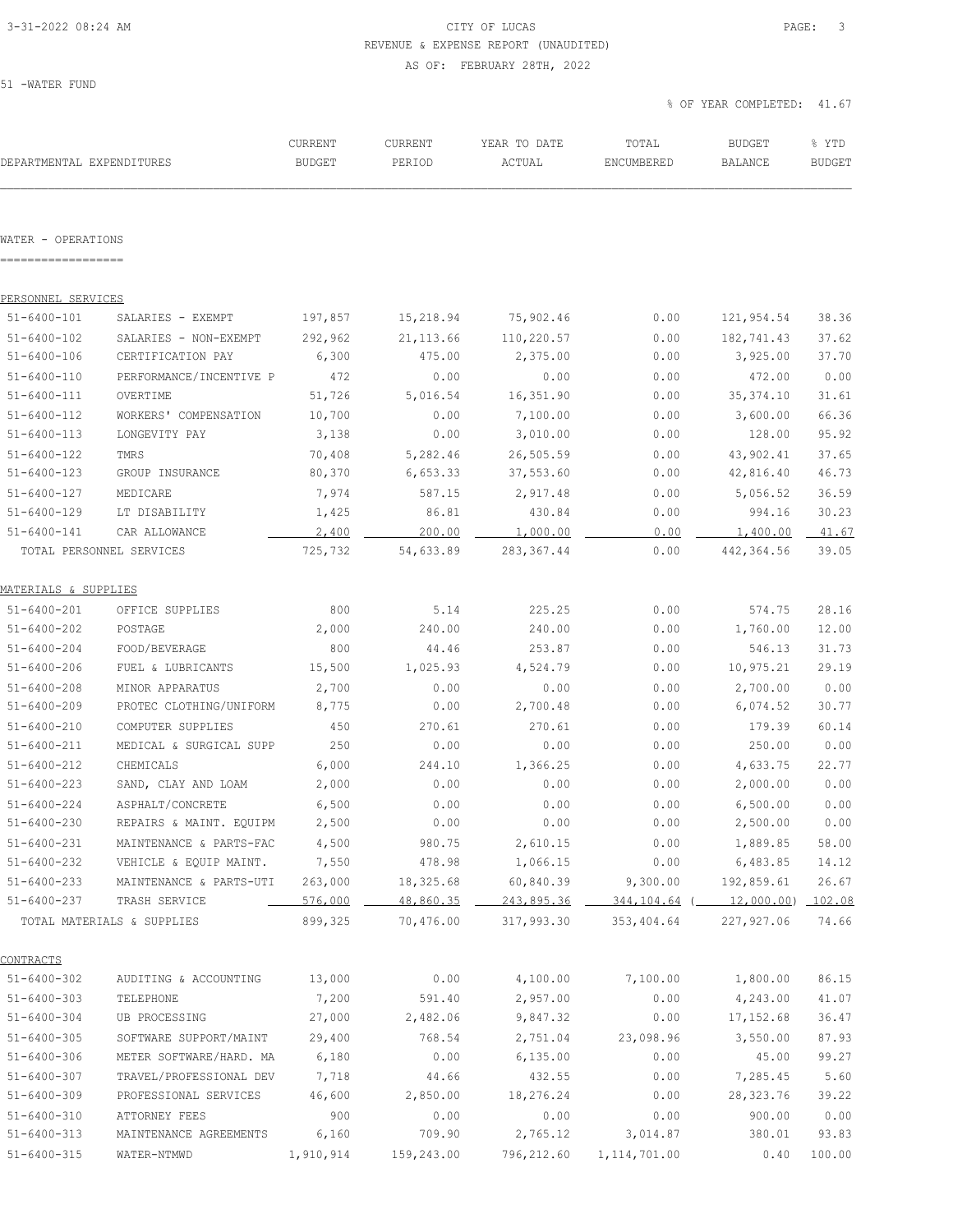### 3-31-2022 08:24 AM CITY OF LUCAS PAGE: 4 REVENUE & EXPENSE REPORT (UNAUDITED)

AS OF: FEBRUARY 28TH, 2022

51 -WATER FUND

| DEPARTMENTAL EXPENDITURES      |                         | CURRENT<br><b>BUDGET</b> | CURRENT<br>PERIOD | YEAR TO DATE<br>ACTUAL | TOTAL<br>ENCUMBERED | <b>BUDGET</b><br>BALANCE | % YTD<br><b>BUDGET</b> |
|--------------------------------|-------------------------|--------------------------|-------------------|------------------------|---------------------|--------------------------|------------------------|
| $51 - 6400 - 316$              | WASTEWATER-NTMWD        | 54,000                   | 3,176.00          | 30, 343.20             | 19,506.00           | 4,150.80                 | 92.31                  |
| $51 - 6400 - 323$              | CELL PHONE              | 8,700                    | 492.02            | 2,554.79               | 0.00                | 6, 145.21                | 29.37                  |
| $51 - 6400 - 325$              | GENERAL LIABILITY PREMI | 22,000                   | 0.00              | 22,000.00              | 0.00                | 0.00                     | 100.00                 |
| $51 - 6400 - 331$              | UTILITIES, ELECTRICAL   | 75,000                   | 5,566.16          | 25, 203. 27            | 0.00                | 49,796.73                | 33.60                  |
| $51 - 6400 - 346$              | EQUIPMENT RENTAL        | 4,000                    | 0.00              | 0.00                   | 0.00                | 4,000.00                 | 0.00                   |
| TOTAL CONTRACTS                |                         | 2,218,772                | 175, 923. 74      | 923, 578.13            | 1,167,420.83        | 127,773.04               | 94.24                  |
| OTHER                          |                         |                          |                   |                        |                     |                          |                        |
| $51 - 6400 - 443$              | DUES/LICENSES           | 333                      | 0.00              | 111.00                 | 0.00                | 222.00                   | 33.33                  |
| TOTAL OTHER                    |                         | 333                      | 0.00              | 111.00                 | 0.00                | 222.00                   | 33.33                  |
| NON DEPARTMENTAL EXPENSE       |                         |                          |                   |                        |                     |                          |                        |
| $51 - 6400 - 999$              | PILOT - TRANSFER OUT    | 277,789                  | 0.00              | 0.00                   | 0.00                | 277,789.00               | 0.00                   |
| TOTAL NON DEPARTMENTAL EXPENSE |                         | 277,789                  | 0.00              | 0.00                   | 0.00                | 277,789.00               | 0.00                   |
| COMPENSATED ABSENCE            |                         |                          |                   |                        |                     |                          |                        |
| AMORTIZATION/GAIN-LOSS         |                         |                          |                   |                        |                     |                          |                        |
| CAPITAL OUTLAY                 |                         |                          |                   |                        |                     |                          |                        |
| TOTAL WATER - OPERATIONS       |                         | 4,121,951                | 301,033.63        | 1,525,049.87           | 1,520,825.47        | 1,076,075.66             | 73.89                  |
| WATER - ENGINEERING            |                         |                          |                   |                        |                     |                          |                        |
| PERSONNEL SERVICES             |                         |                          |                   |                        |                     |                          |                        |
| 51-6409-101                    | SALARIES - EXEMPT       | 87,814                   | 6,754.94          | 33,678.54              | 0.00                | 54, 135.46               | 38.35                  |
| 51-6409-112                    | WORKERS' COMPENSATION   | 290                      | 0.00              | 195.00                 | 0.00                | 95.00                    | 67.24                  |
| $51 - 6409 - 113$              | LONGEVITY PAY           | 48                       | 0.00              | 0.00                   | 0.00                | 48.00                    | 0.00                   |
| $51 - 6409 - 122$              | TMRS                    | 11,394                   | 852.23            | 4,293.58               | 0.00                | 7,100.42                 | 37.68                  |
| $51 - 6409 - 123$              | GROUP INSURANCE         | 10,716                   | 856.33            | 4,731.65               | 0.00                | 5,984.35                 | 44.16                  |
| $51 - 6409 - 127$              | MEDICARE                | 1,294                    | 98.31             | 490.15                 | 0.00                | 803.85                   | 37.88                  |
| $51 - 6409 - 129$              | LT DISABILITY           | 265                      | 15.35             | 76.75                  | 0.00                | 188.25                   | 28.96                  |
| $51 - 6409 - 133$              | TELEPHONE ALLOWANCE     | 600                      | 25.00             | 125.00                 | 0.00                | 475.00                   | 20.83                  |
| TOTAL PERSONNEL SERVICES       |                         | 112,421                  | 8,602.16          | 43,590.67              | 0.00                | 68,830.33                | 38.77                  |
| MATERIALS & SUPPLIES           |                         |                          |                   |                        |                     |                          |                        |
| $51 - 6409 - 201$              | OFFICE SUPPLIES         | 800                      | 5.15              | 112.37                 | 0.00                | 687.63                   | 14.05                  |
| $51 - 6409 - 204$              | FOOD/BEVERAGE           | 250                      | 0.00              | 0.00                   | 0.00                | 250.00                   | 0.00                   |
| $51 - 6409 - 208$              | MINOR APARATUS          | 500                      | 0.00              | 0.00                   | 0.00                | 500.00                   | 0.00                   |
| $51 - 6409 - 209$              | PROTECTIVE CLOTHING/UNI | 1,355                    | 0.00              | 0.00                   | 0.00                | 1,355.00                 | 0.00                   |
| $51 - 6409 - 232$              | VEHICLE MAINTENANCE     | 2,000                    | 0.00              | 0.00                   | 0.00                | 2,000.00                 | 0.00                   |
| TOTAL MATERIALS & SUPPLIES     |                         | 4,905                    | 5.15              | 112.37                 | 0.00                | 4,792.63                 | 2.29                   |
| <b>CONTRACTS</b>               |                         |                          |                   |                        |                     |                          |                        |
| $51 - 6409 - 305$              | SOFTWARE SUPPORT/MAINT  | 1,050                    | 0.00              | 0.00                   | 0.00                | 1,050.00                 | 0.00                   |
| $51 - 6409 - 307$              | TRAVEL & TRAINING       | 1,740                    | 0.00              | 0.00                   | 0.00                | 1,740.00                 | 0.00                   |
| $51 - 6409 - 309$              | PROFESSIONAL SERVICES   | 196,600                  | 0.00              | 1,123.75               | 63,800.00           | 131,676.25               | 33.02                  |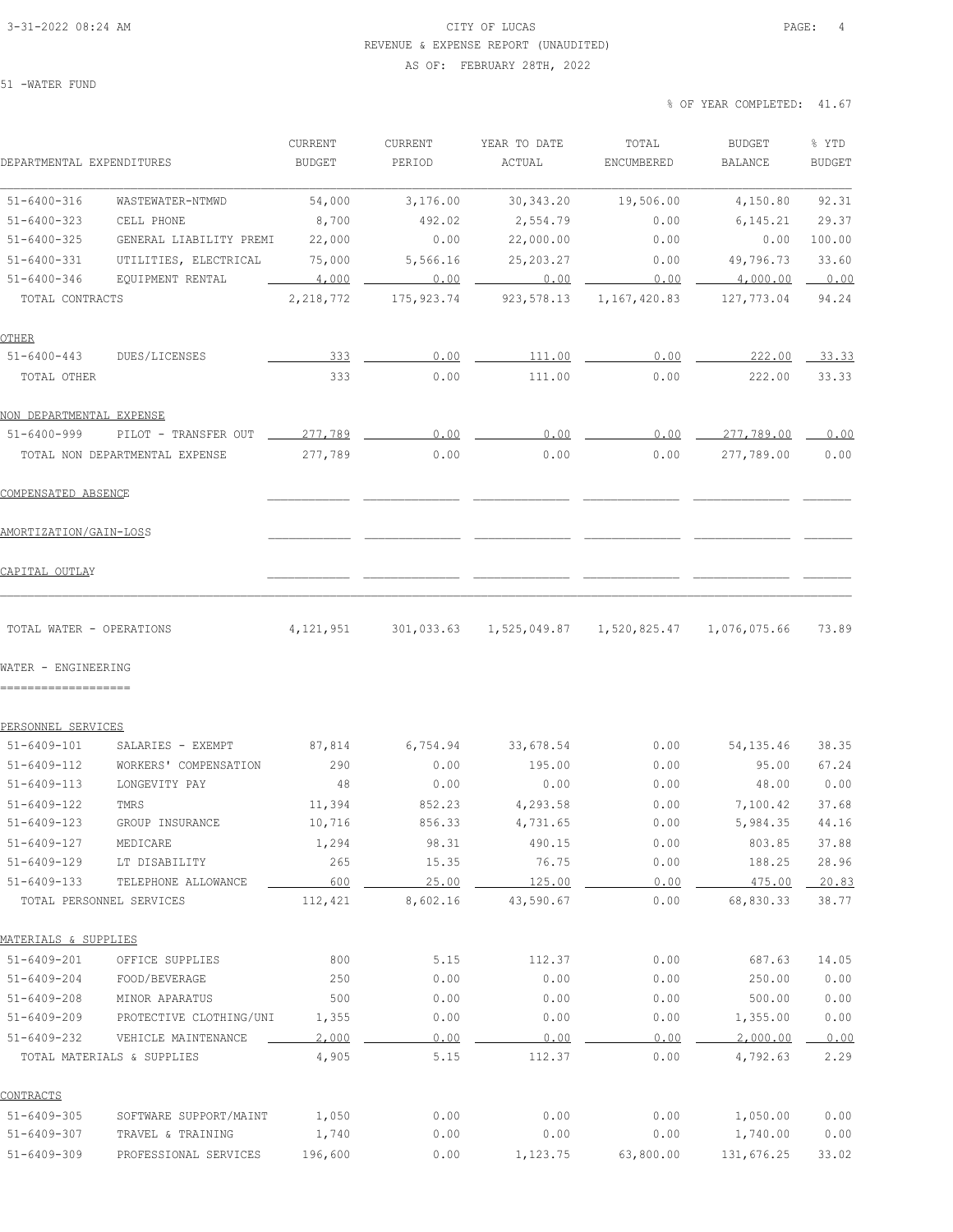#### 3-31-2022 08:24 AM CITY OF LUCAS PAGE: 5 REVENUE & EXPENSE REPORT (UNAUDITED)

### AS OF: FEBRUARY 28TH, 2022

51 -WATER FUND

| DEPARTMENTAL EXPENDITURES                             |                                   | CURRENT<br><b>BUDGET</b> | CURRENT<br>PERIOD | YEAR TO DATE<br>ACTUAL | TOTAL<br>ENCUMBERED                          | <b>BUDGET</b><br>BALANCE | % YTD<br><b>BUDGET</b> |
|-------------------------------------------------------|-----------------------------------|--------------------------|-------------------|------------------------|----------------------------------------------|--------------------------|------------------------|
| $51 - 6409 - 323$                                     | CELL PHONE                        | 1,200                    | 30.19             | 167.13                 | 0.00                                         | 1,032.87                 | 13.93                  |
| TOTAL CONTRACTS                                       |                                   | 200,590                  | 30.19             | 1,290.88               | 63,800.00                                    | 135,499.12               | 32.45                  |
| <b>OTHER</b>                                          |                                   |                          |                   |                        |                                              |                          |                        |
| $51 - 6409 - 443$                                     | DUES/LICENSES                     | 1,075                    | 0.00              | 0.00                   | 0.00                                         | 1,075.00                 | 0.00                   |
| $51 - 6409 - 452$                                     | HARDWARE & TELECOM                | 2,200                    | 0.00              | 0.00                   | 0.00                                         | 2,200.00                 | 0.00                   |
| TOTAL OTHER                                           |                                   | 3,275                    | 0.00              | 0.00                   | 0.00                                         | 3,275.00                 | 0.00                   |
| CAPITAL OUTLAY                                        |                                   |                          |                   |                        |                                              |                          |                        |
| TOTAL WATER - ENGINEERING                             |                                   | 321,191                  | 8,637.50          | 44,993.92              | 63,800.00                                    | 212,397.08               | 33.87                  |
| DEBT SERVICES<br>=============                        |                                   |                          |                   |                        |                                              |                          |                        |
| DEBT SERVICE                                          |                                   |                          |                   |                        |                                              |                          |                        |
| $51 - 7900 - 214$                                     | 2007 CERT OF OBLIG-PRIN           | 125,000                  | 0.00              | 125,000.00             | 0.00                                         | 0.00                     | 100.00                 |
| $51 - 7900 - 215$                                     | 2007 CERT OF OBLIG-INTE           | 29,219                   | 0.00              | 15,937.50              | 0.00                                         | 13,281.50                | 54.54                  |
| $51 - 7900 - 216$                                     | 2007 GO REFUNDING - PRI           | 105,000                  | 0.00              | 105,000.00             | 0.00                                         | 0.00                     | 100.00                 |
| $51 - 7900 - 217$                                     | 2007 GO REFUNDING -<br>IN         | $1,974$ (                | 54.83)            | 1,919.17               | 0.00                                         | 54.83                    | 97.22                  |
| $51 - 7900 - 222$                                     | 2017 CERTIF OF OBLIG PR           | 120,000                  | 0.00              | 120,000.00             | 0.00                                         | 0.00                     | 100.00                 |
| $51 - 7900 - 223$                                     | 2017 CERTIF OF OBLIG IN           | 72,150                   | 0.00              | 36,975.00              | 0.00                                         | 35,175.00                | 51.25                  |
| $51 - 7900 - 224$                                     | 2019 CERTIF OF OBLIG PR           | 50,000                   | 0.00              | 50,000.00              | 0.00                                         | 0.00                     | 100.00                 |
| $51 - 7900 - 225$                                     | 2019 CERTIF OF OBLIG IN           | 41,293                   | 0.00              | 21, 271.25             | 0.00                                         | 20,021.75                | 51.51                  |
| $51 - 7900 - 226$                                     | 2020 GO REFUNDING - PRI           | 95,000                   | 0.00              | 95,000.00              | 0.00                                         | 0.00                     | 100.00                 |
| $51 - 7900 - 227$                                     | 2020 GO REFUNDING INTER           | 32,500                   | 0.00              | 17,200.00              | 0.00                                         | 15,300.00                | 52.92                  |
| $51 - 7900 - 298$                                     | BOND ISSUE COSTS                  | 600                      | 0.00              | 200.00                 | 0.00                                         | 400.00                   | 33.33                  |
| TOTAL DEBT SERVICE                                    |                                   | 672,736 (                | 54.83)            | 588,502.92             | 0.00                                         | 84,233.08                | 87.48                  |
| TOTAL DEBT SERVICES                                   |                                   | 672,736 (                | 54.83)            | 588,502.92             | 0.00                                         | 84,233.08                | 87.48                  |
| NON-DEPART. EXPENDITURES<br>========================= |                                   |                          |                   |                        |                                              |                          |                        |
| <u>NON DEPARTMENTAL EXPENSE</u>                       |                                   |                          |                   |                        |                                              |                          |                        |
| BAD DEBT                                              |                                   |                          |                   |                        |                                              |                          |                        |
| TOTAL EXPENDITURES                                    |                                   | 5, 115, 878              | 309,616.30        |                        | 2, 158, 546.71 1, 584, 625.47 1, 372, 705.82 |                          | 73.17                  |
|                                                       |                                   |                          |                   |                        |                                              |                          |                        |
|                                                       | REVENUE OVER/(UNDER) EXPENDITURES | 404,783                  | 52,852.12         |                        | 72,444.70 ( 1,584,625.47) 1,916,963.77       |                          | $373.58-$              |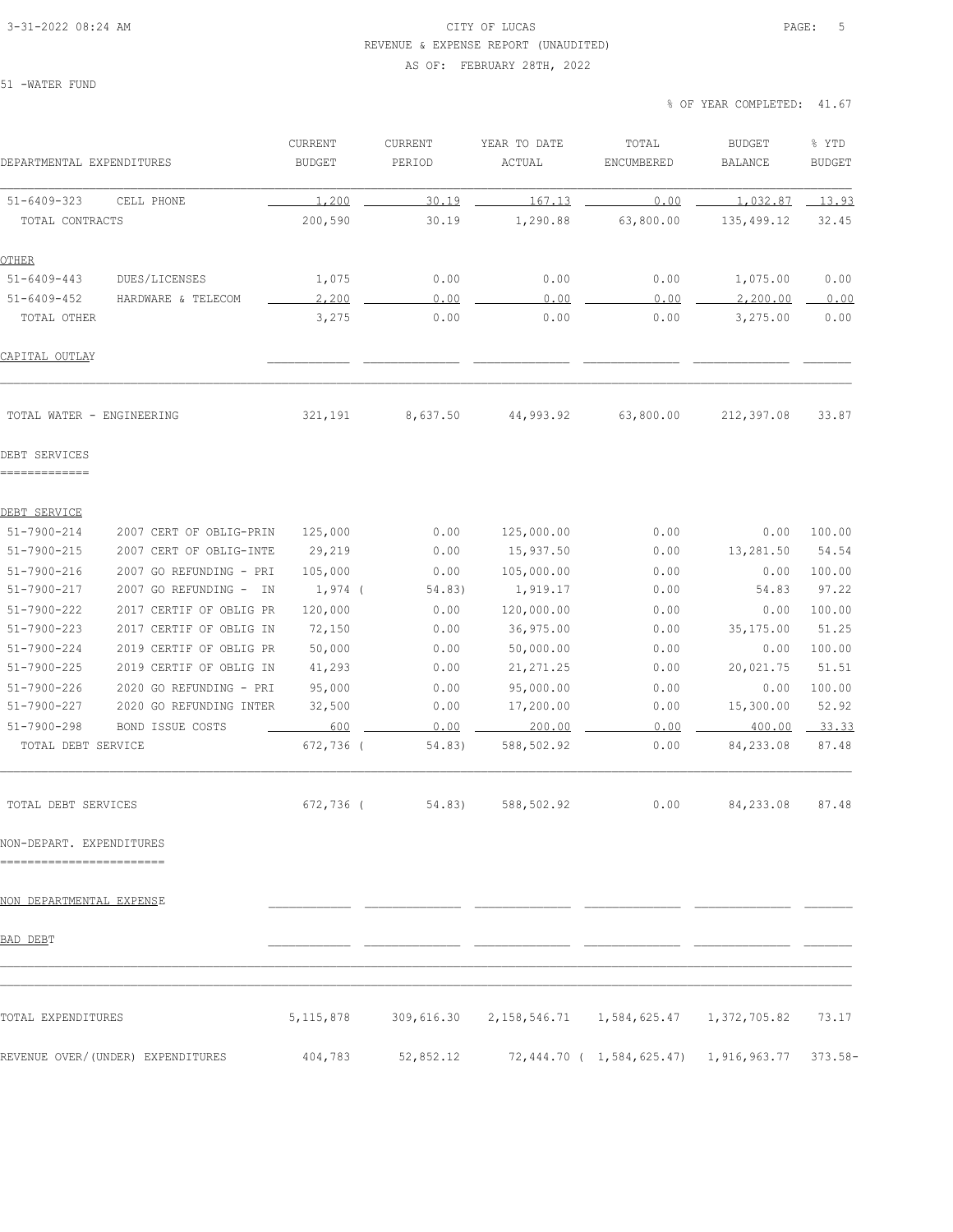# 3-31-2022 08:24 AM CITY OF LUCAS PAGE: 1 REVENUE & EXPENSE REPORT (UNAUDITED)

#### AS OF: FEBRUARY 28TH, 2022

#### 59 -DEBT SERVICES FUND

|                                         | CURRENT<br><b>BUDGET</b> |                                             | CURRENT<br>PERIOD |                                  | YEAR TO DATE<br>ACTUAL |                      | TOTAL<br>ENCUMBERED |                                       | <b>BUDGET</b><br>BALANCE | % YTD<br><b>BUDGET</b> |       |
|-----------------------------------------|--------------------------|---------------------------------------------|-------------------|----------------------------------|------------------------|----------------------|---------------------|---------------------------------------|--------------------------|------------------------|-------|
| REVENUE SUMMARY                         |                          |                                             |                   |                                  |                        |                      |                     |                                       |                          |                        |       |
| PROPERTY TAXES<br>MISCELLANEOUS REVENUE |                          | 1,444,715<br>150,511                        |                   | 284,688.69 1,541,448.52<br>57.82 |                        | 201.42               |                     | $0.00$ ( $96,733.52$ ) 106.70<br>0.00 | 150,309.58               |                        | 0.13  |
| TOTAL REVENUES                          |                          | 1,595,226                                   |                   | 284,746.51 1,541,649.94          |                        |                      |                     | 0.00                                  | 53,576.06                |                        | 96.64 |
| EXPENDITURE SUMMARY                     |                          |                                             |                   |                                  |                        |                      |                     |                                       |                          |                        |       |
| DEBT SERVICES                           |                          | $1, 595, 227$ ( $127.95$ ) $1, 365, 669.30$ |                   |                                  |                        |                      |                     | 0.00                                  | 229,557.70               |                        | 85.61 |
| TOTAL EXPENDITURES                      |                          | 1,595,227 (                                 |                   |                                  |                        | 127.95) 1,365,669.30 |                     | 0.00                                  | 229,557.70               |                        | 85.61 |
| REVENUE OVER/(UNDER) EXPENDITURES       |                          | 1)                                          |                   | 284,874.46 175,980.64            |                        |                      |                     | $0.00$ ( 175, 981.64) 8, 064.00-      |                          |                        |       |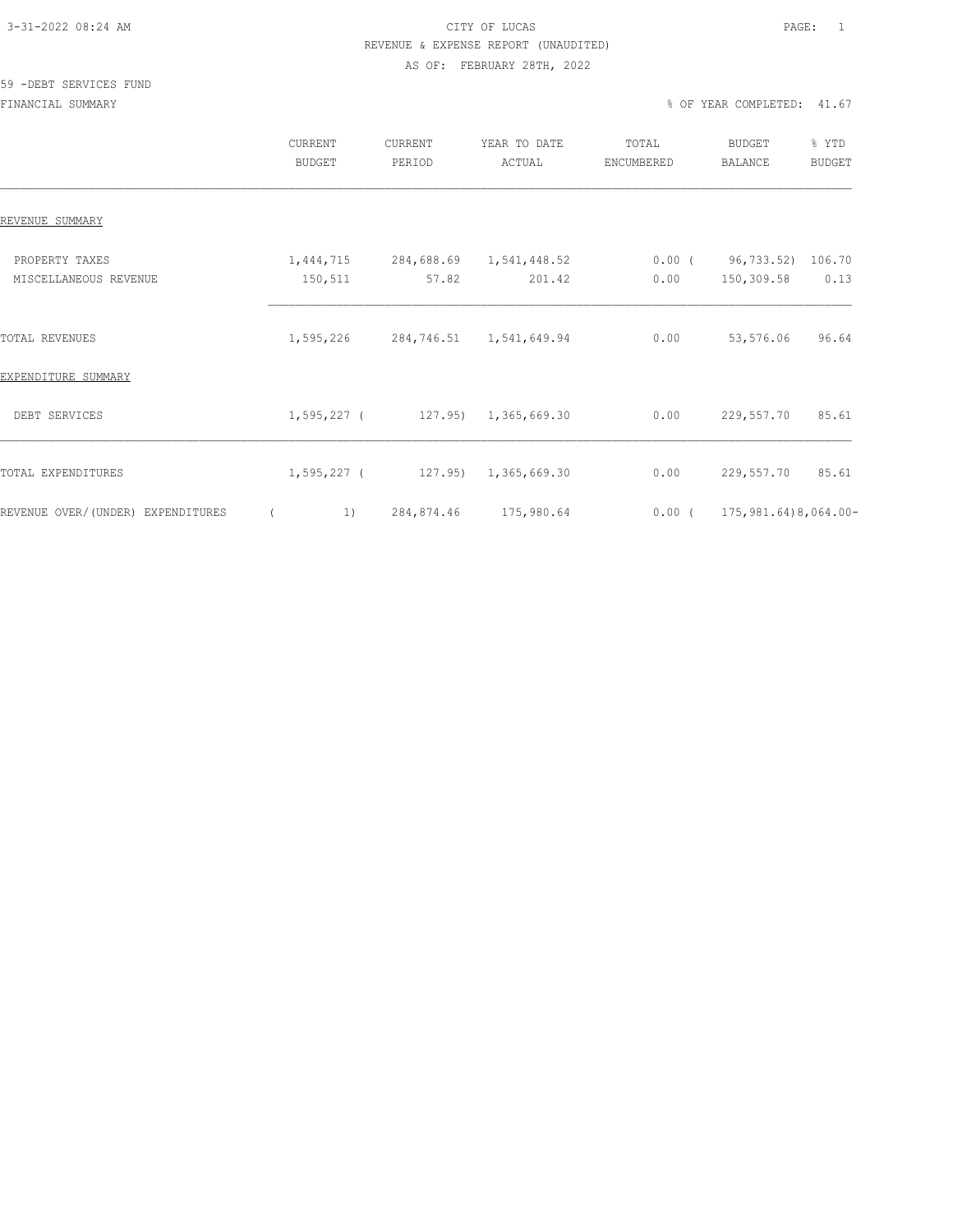#### 3-31-2022 08:24 AM CITY OF LUCAS PAGE: 2 REVENUE & EXPENSE REPORT (UNAUDITED)

### AS OF: FEBRUARY 28TH, 2022

#### 59 -DEBT SERVICES FUND

| <b>REVENUES</b>                      | <b>CURRENT</b><br><b>BUDGET</b> | CURRENT<br>PERIOD | YEAR TO DATE<br>ACTUAL | TOTAL<br>ENCUMBERED | <b>BUDGET</b><br><b>BALANCE</b> | % YTD<br><b>BUDGET</b> |
|--------------------------------------|---------------------------------|-------------------|------------------------|---------------------|---------------------------------|------------------------|
|                                      |                                 |                   |                        |                     |                                 |                        |
| PROPERTY TAXES                       |                                 |                   |                        |                     |                                 |                        |
| 59-4011<br>PROPERTY TAXES            | 1,439,715                       | 283,062.66        | 1,538,075.72           | $0.00$ (            | 98,360.72)                      | 106.83                 |
| 59-4012<br>PROPERTY TAXES-DELINQUENT | $\circ$                         | 630.72            | 1,741.15               | 0.00(               | 1,741.15)                       | 0.00                   |
| $59 - 4015$<br>PROPERTY TAXES-P&I    | 5,000                           | 995.31            | 1,631.65               | 0.00                | 3,368.35                        | 32.63                  |
| TOTAL PROPERTY TAXES                 | 1,444,715                       | 284,688.69        | 1,541,448.52           | $0.00$ (            | 96,733.52)                      | 106.70                 |
| INTERGOVERNMENTAL                    |                                 |                   |                        |                     |                                 |                        |
| MISCELLANEOUS REVENUE                |                                 |                   |                        |                     |                                 |                        |
| 59-4911<br>INTEREST INCOME           | 3,000                           | 57.82             | 201.42                 | 0.00                | 2,798.58                        | 6.71                   |
| $59 - 4996$<br>TRANSFER IN           | 147,511                         | 0.00              | 0.00                   | 0.00                | 147,511.00                      | 0.00                   |
| TOTAL MISCELLANEOUS REVENUE          | 150,511                         | 57.82             | 201.42                 | 0.00                | 150,309.58                      | 0.13                   |
| <b>TOTAL REVENUE</b>                 | 1,595,226                       | 284,746.51        | 1,541,649.94           | 0.00                | 53,576.06                       | 96.64                  |